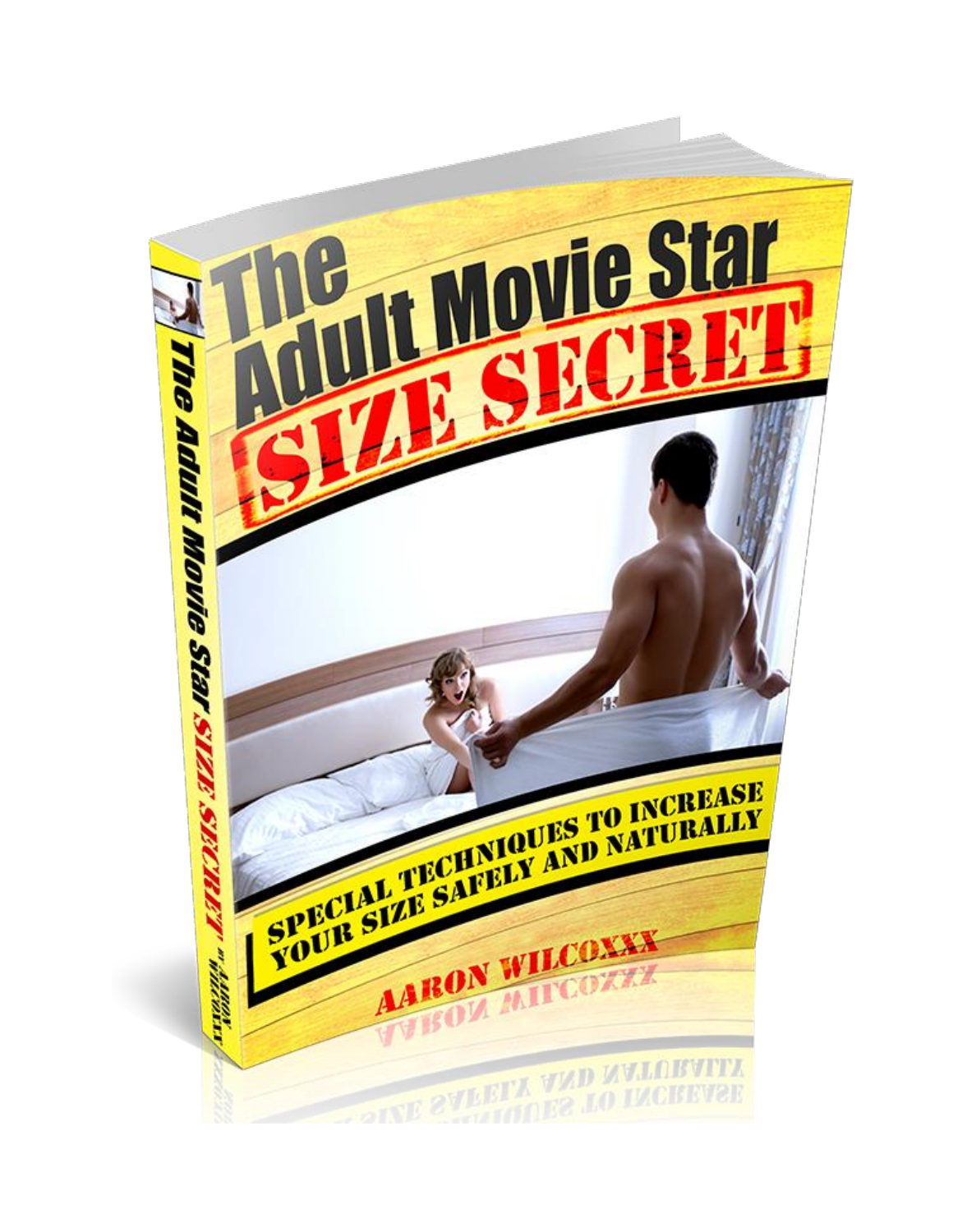## Copyright Warning

This guide is copyright 2016 with all rights reserved. It is illegal to copy, distribute, or create derivative works from this book in whole or in part or to contribute to the copying, distribution, or creating of derivative works of this book. All violators will be prosecuted.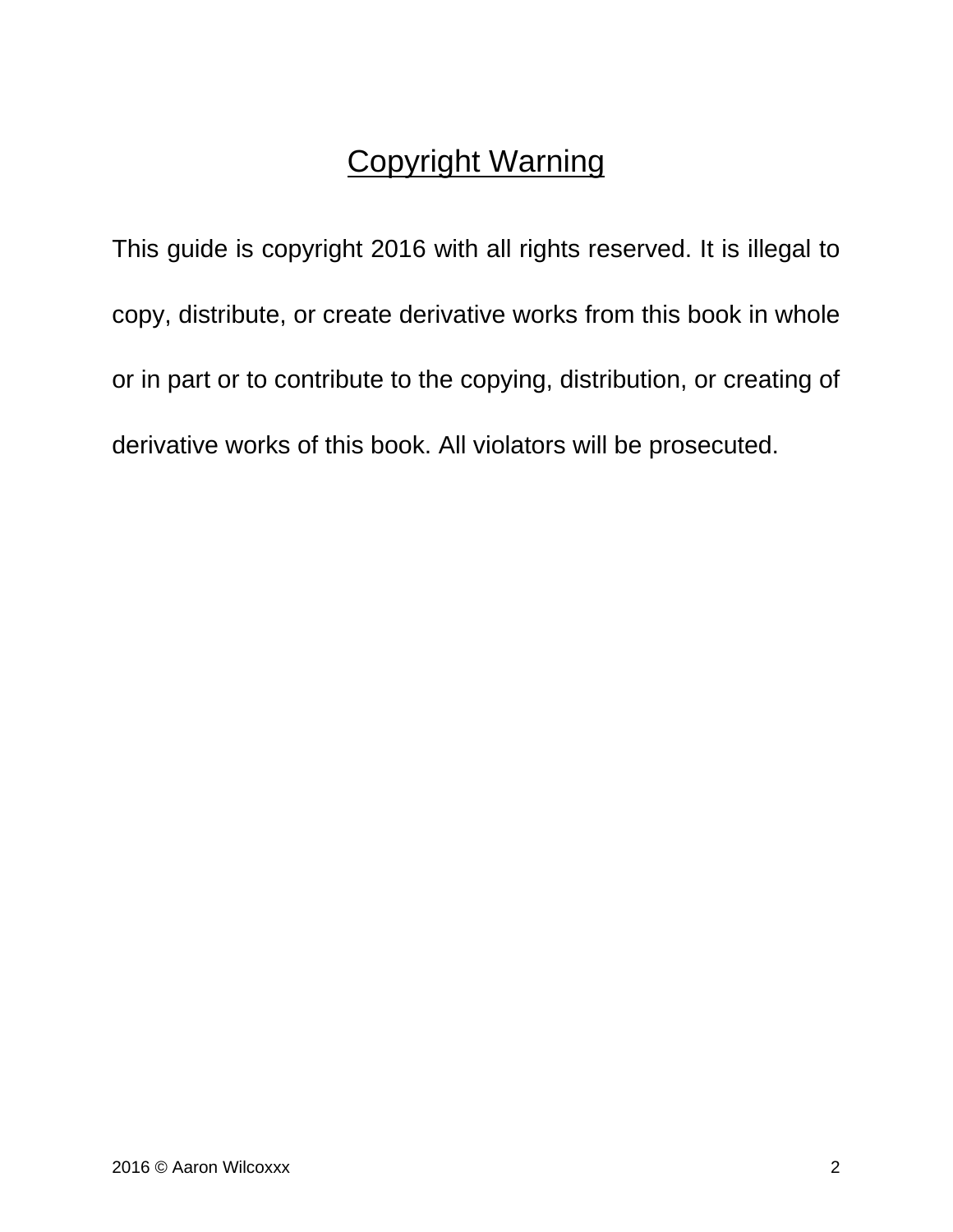## Disclaimer

This guide is for informational purposes only and is not a substitute for medical advice. It is an opinion and should be used for personal entertainment purposes only. This guide is not to be considered as legal, personal, or medical advice and you are responsible for your own doings.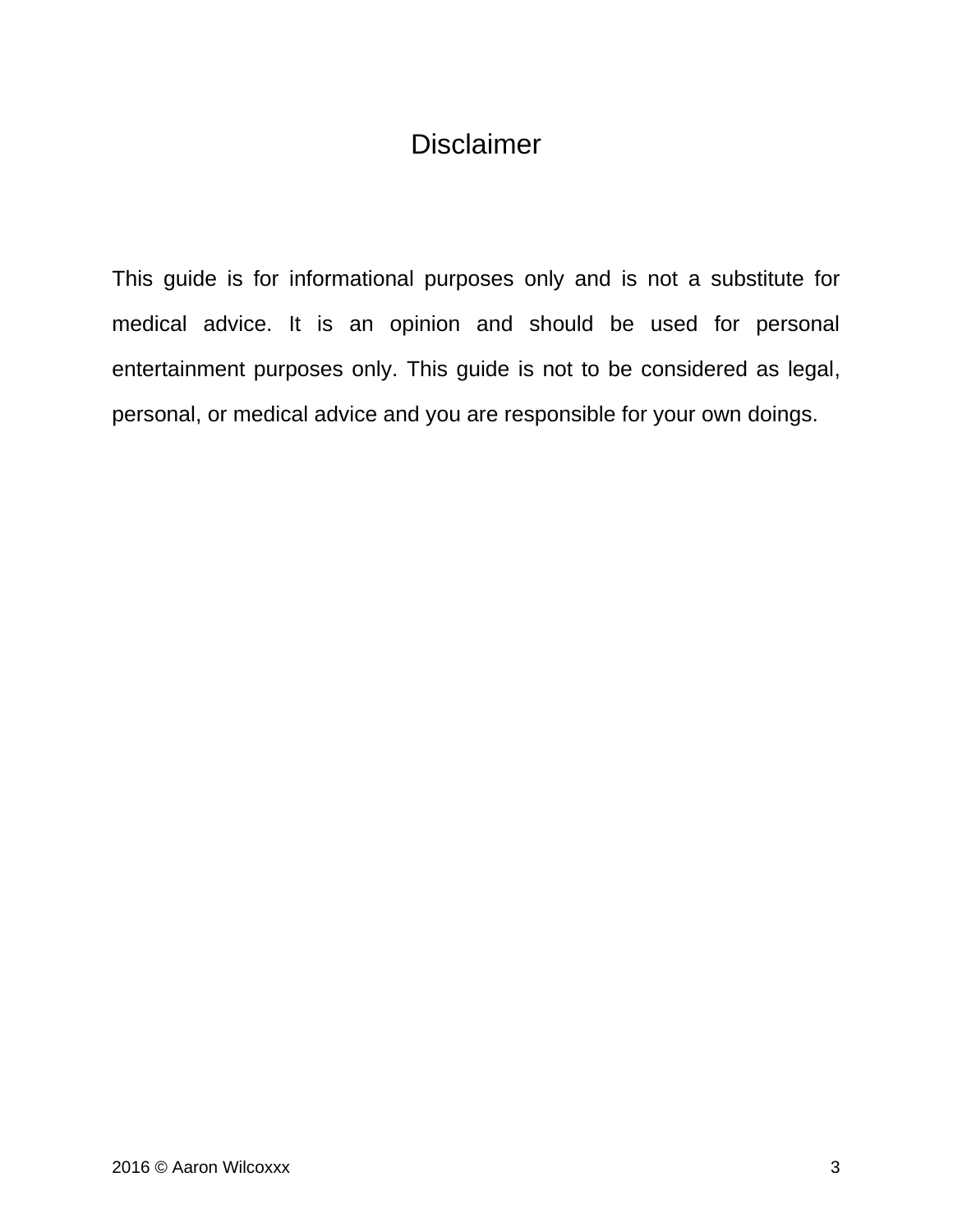# Table of Contents

| <b>INTRODUCTION</b>                       | 5         |
|-------------------------------------------|-----------|
| <b>WHAT IS PENIS ENLARGEMENT?</b>         | 7         |
| WHY PE IS DESIRABLE (AND NOT NECESSARY)   | 12        |
| PENIS ENLARGEMENT TRAINING ROUTINE        | 16        |
| <b>Find Your Focus</b>                    | 16        |
| The Routine                               | 18        |
| Warming-up & Warming-down                 | 20        |
| <b>Length Exercises</b>                   | 21        |
| <b>Girth Exercises</b>                    | 25        |
| <b>Tracking Sheet &amp; Workout Guide</b> | 28        |
| <b>CONCLUSION</b>                         | <u>29</u> |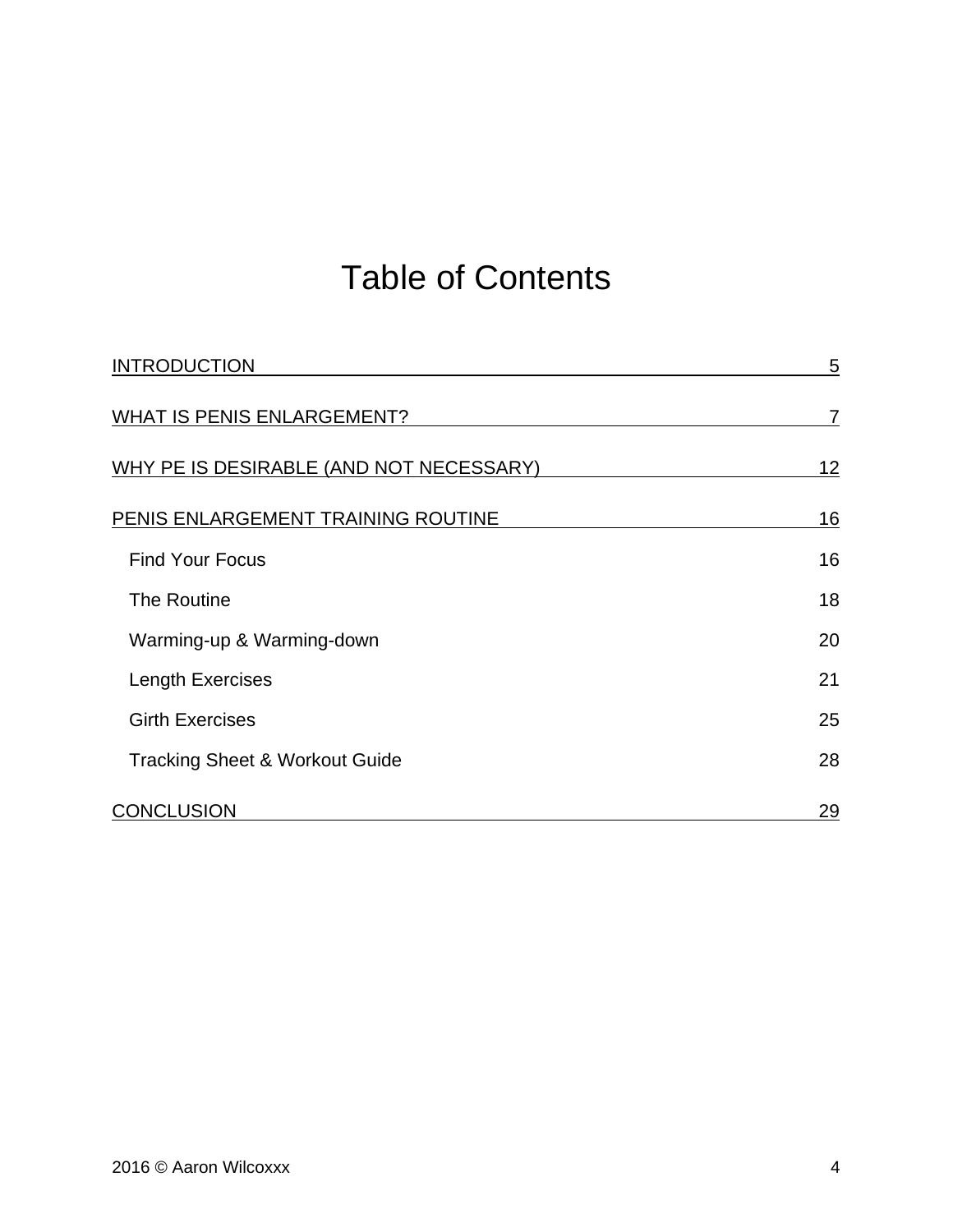# **Introduction**

You're about to discover how to naturally enlarge your penis in a safe and healthy way.

I'm going to be sharing industry secrets that are rarely talked about. What I'll be sharing many porn stars have used measurably increase their size. And for the first time you're going to discover direct from an industry insider how it's done.

You may have some doubts about your size. There's no shame in admitting it. And while I'll always encourage you to focus first on developing your skills in the bedroom, there's nothing wrong with wanting to make yourself larger as well. If this is your goal, then so be it. I'm not going to judge you, in fact, I'm going to help you.

Given my extensive experience in the adult film industry, I'm no stranger to penis enlargement (PE). My friends and work partners are all familiar with PE. To us, it's locker room talk. And I'll be sharing what many male porn stars use to achieve gains.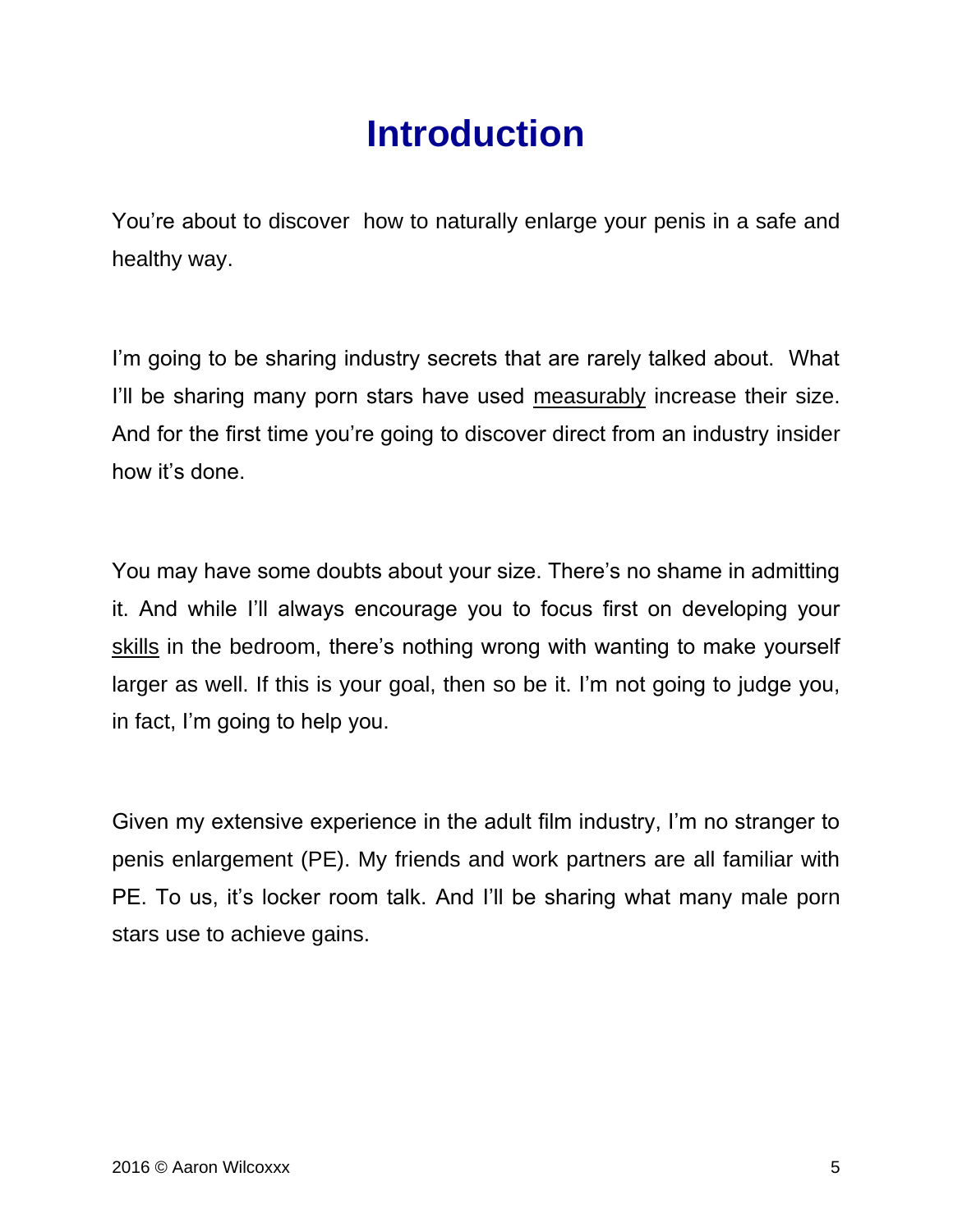Look. I'll cut right to the chase and give you the exact routine that worked for so many in the industry. If you follow it closely, I guarantee that you'll witness some very noticeable size gains.

I'll give you the tools to succeed. Even if it's not the most important thing when it comes to sex, there's no need to feel guilty about your desire of wanting a bigger penis. Perhaps the confidence boost that you get once you reach your goal is enough to improve your performance? If you have limiting beliefs pertaining to your size, making a physical improvement will help you overcome your own hurdles. Since I encourage all forms of improvement, I'm not going to discredit PE if it's a viable means of growth for you (no pun intended).

With that said, I'll make sure to address some necessary concepts as well. For instance: you must know that size on its own is not enough – what you do in bed is infinitely more important. Your sexual performance should be seen as something completely independent, so don't let an obsession over size detract from what's also important.

But again – it's perfectly okay to want to be bigger. But on one condition: that you practice penis enlargement safely. There's a disclaimer on the front of this guide for a reason – this guide is for informational purposes only and is NOT to be used as a substitute for medical advice. While I advocate safety and care and everything I'll teach you revolves around safe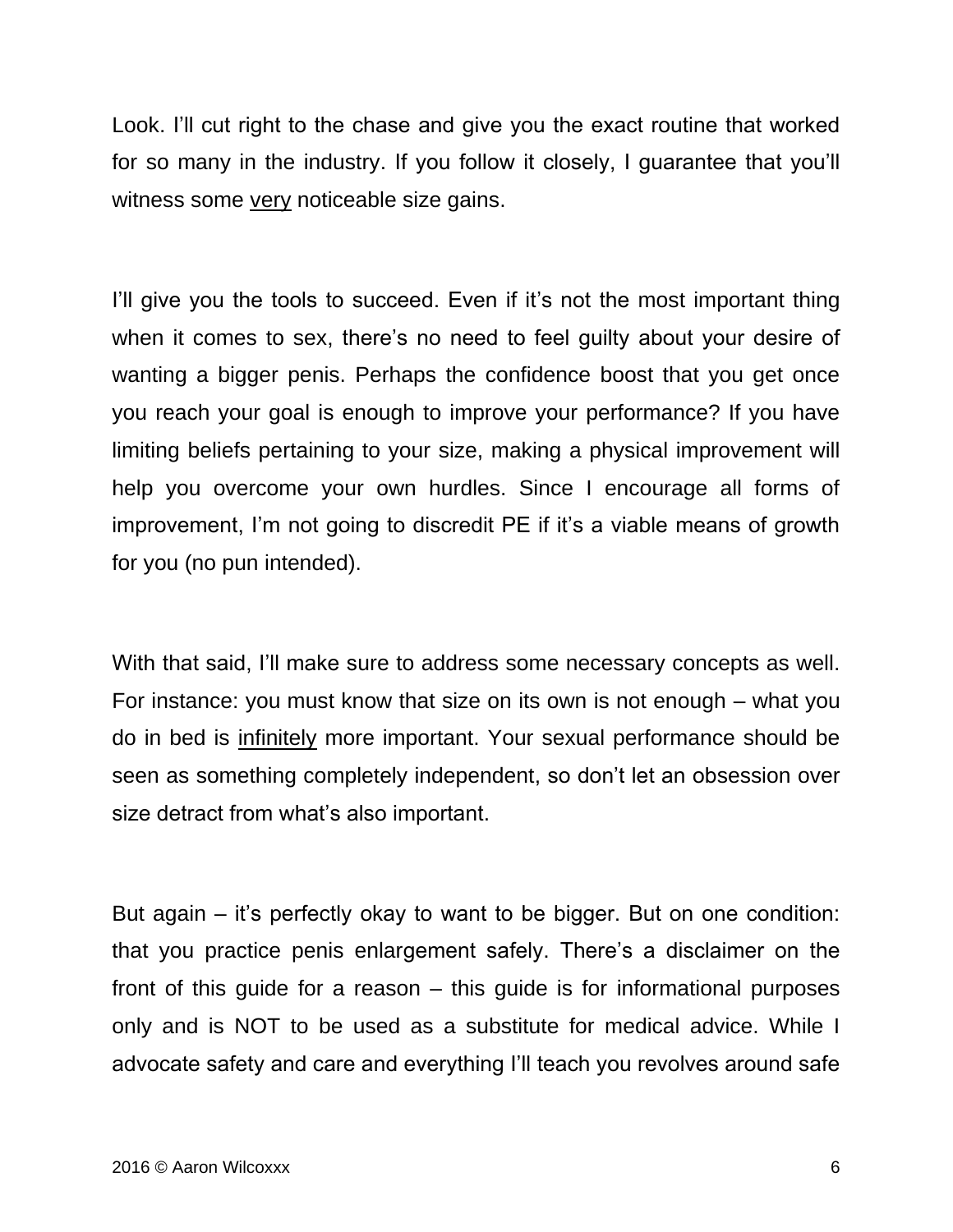methods, this is only my opinion and you're ultimately responsible for your own actions and behaviours.

**It would be a shame to get yourself injured and potentially risk the long-term well-being of your member. So practice safety first and foremost at ALL times.** 

I've never received an email from a reader who's injured himself following my advice, and I intend to keep it that way.

If you're ready to get started, let's begin.

# **What is Penis Enlargement?**

As of this moment, penis enlargement (PE) may seem to you like a strange concept. If not, you may doubt its legitimacy. Can it be done naturally and safely? Does it even work? These are all fair questions. To be clear, I encourage your scepticism, because it shows that you're not willing to let yourself be fooled.

I wish more people were sceptical about PE. There are men who have become rich by scamming others through PE-related scams. Boner pills,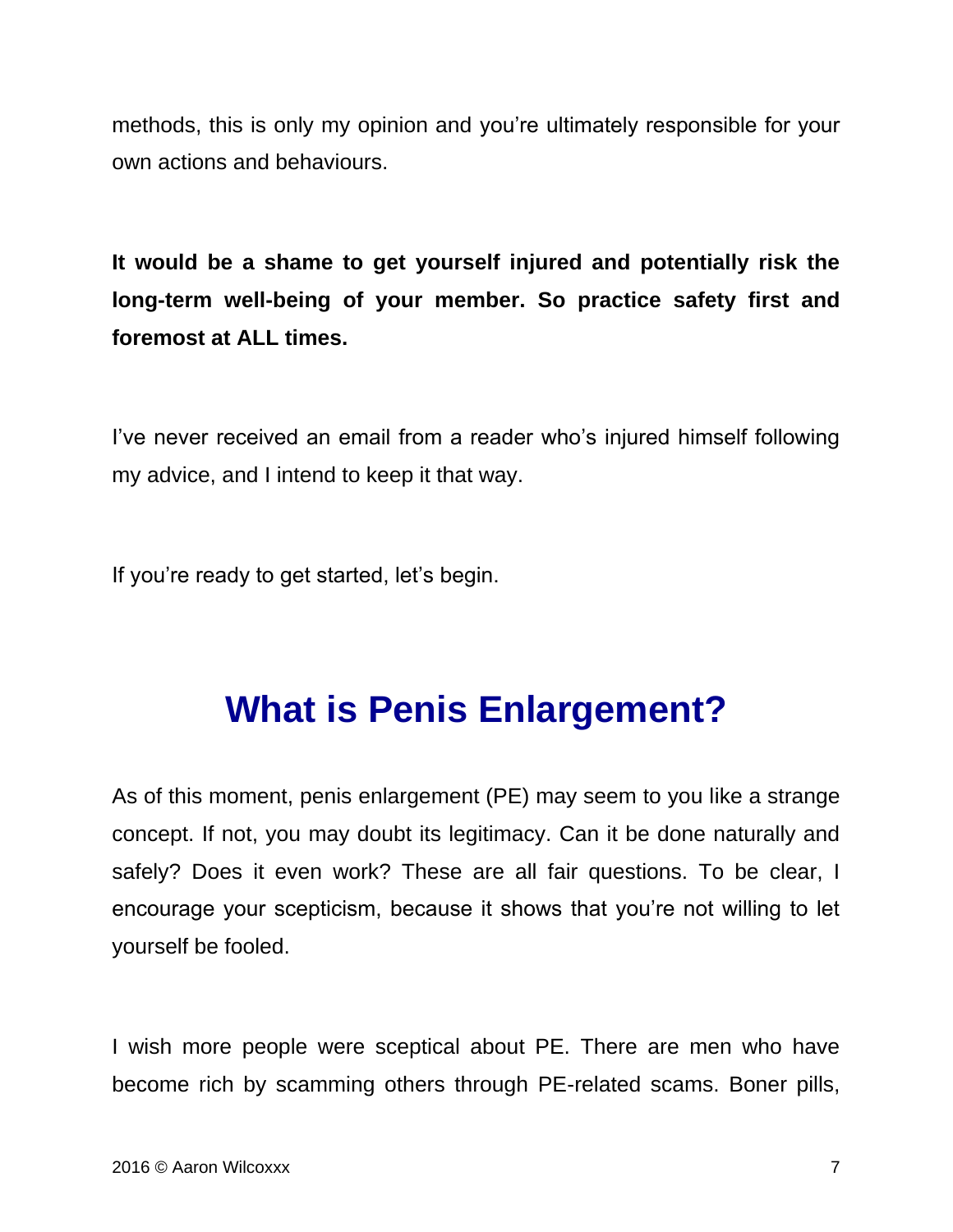growth supplements, certain penis pumps… Anything out there that's related to PE must be taken with a large grain of salt. Don't trust anything you find so easily. There are many gaps in PE research, which are used to take advantage of naïve men who are willing to do whatever it takes to increase their size.

I welcome your doubts. I'm confident that you'll be at ease with the advice I'll give you when you start witnessing the results. But of course to experience these results you must put your scepticism aside and **try it out for yourself**. I encourage you to come to your own conclusions.

The only way to know if PE really works isn't to read about the experiences of other men, and wonder if it's something you should try. Trying out the techniques on your own is the only way to guarantee that you can trust PE to give you the gains you want. So I ask that you reserve your judgement until after you've given it a serious attempt.

With that said, I'm sure that you'll be surprised at the results. The overwhelming majority of men that try PE *correctly* can attest to the gains that it provides.

In addition, there's one principle you must internalize before you do your first PE workout. To ensure that you see growth and that you continue to see progress, you MUST be consistent with your exercises.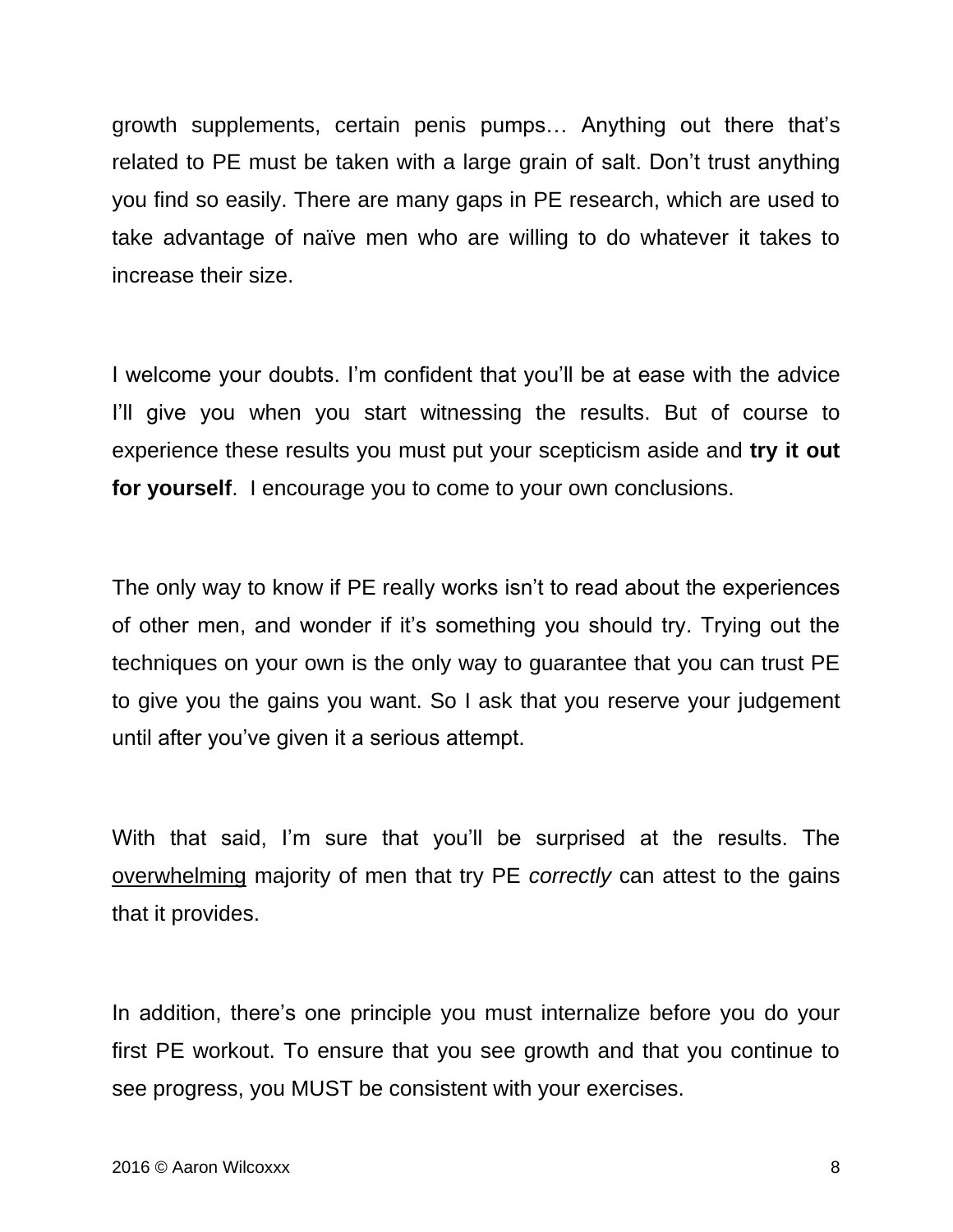It's futile to do penis exercises for a few days and quit because you realized that genuine progress doesn't come so quickly.

In fact, if you quit too early, you're not giving your gains a chance to cement themselves. PE does result in permanent gains – but only if you give your body time to adapt to the changes you've instigated.

On that note, allow me to talk a little bit about how PE really works. This concept is necessary to understand so that you know the purpose behind your training.

#### How Penis Enlargement Works

There is theory behind PE. It's not just speculation. Much like training your muscles in the gym causes them to grow in size, so does PE training – albeit in a different way.

You're going to stimulate pressure in various ways to induce growth in your penis. But the type of stimulus you'll count on is radically different to the type you use to grow skeletal muscle. With PE, you're not training to exhaustion. You're training solely to force your penis tissue to adapt to the expansion you're causing, which in the long run results in growth.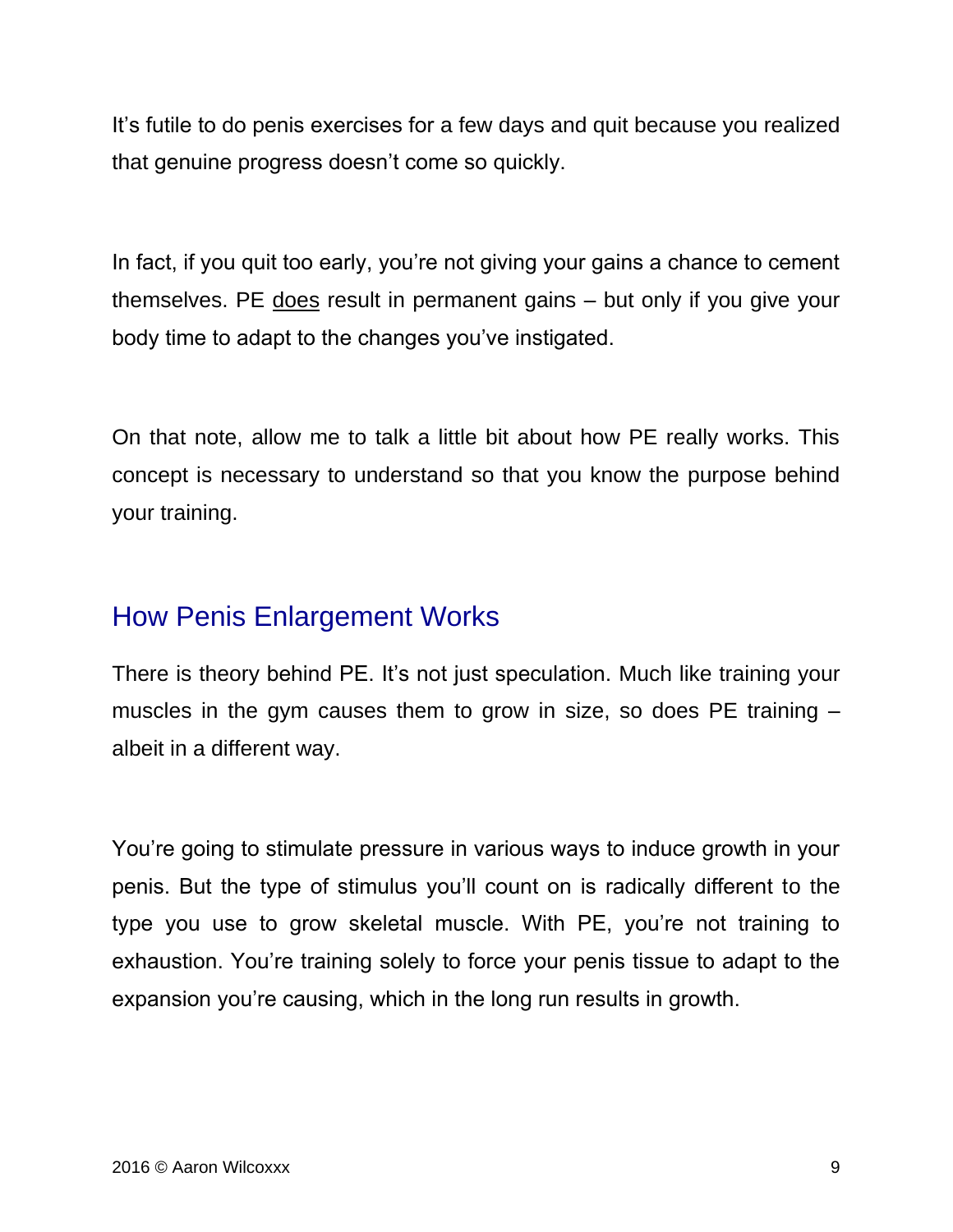The growth itself is very marginal if you're tracking your progress from day to day or even week to week. But in the span of a few months, your results can be truly significant.

How PE works is the following. Through training, the tissues of the penis are stretched, resulting in small tears. Notably this occurs to the corpus cavernosa and the corpus spongiosum tissues. These tears prompt your cell management processes to repair the damage, just like muscle tissue is repaired after a workout during the recovery phase.



 *The internal structures of the penis are pictured above.*

Recovery results in adaption. Tears are repaired, and the tissue becomes a little bit stronger (and larger) than before. With the next workout, the process repeats. Overtime, a physical change in size can be seen.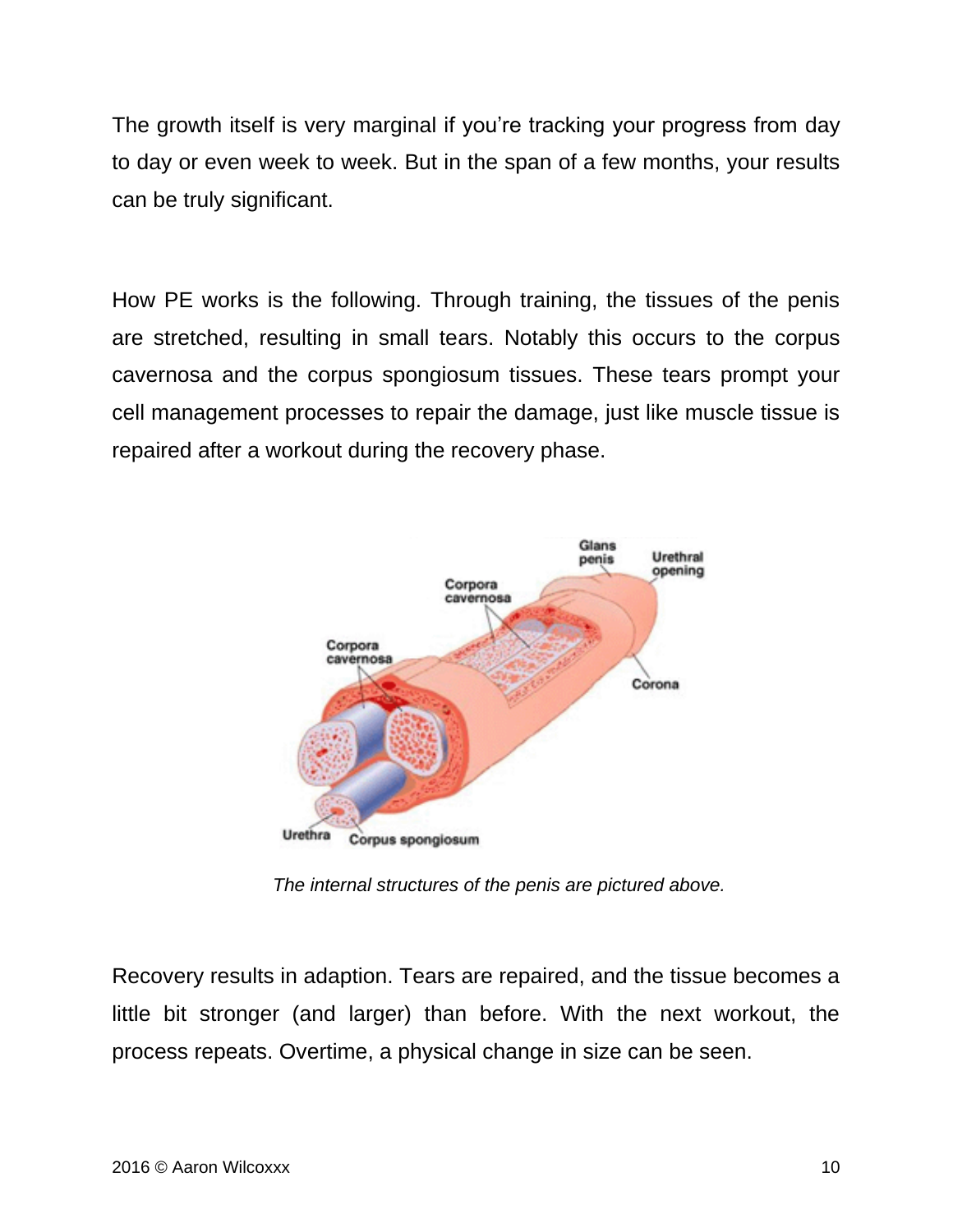Imagine the internal structures of your penis as a wall of bricks. Training pulls these bricks apart, and the kinks in the wall are repaired during the recovery phase. New bricks are slowly added to compensate for the shift in the wall's structure to ensure that it stays strong and stable. While adding just a few bricks each time doesn't make a noticeable difference in the size of the wall, you know that it's technically increased in size.

You forget about the day-to-day differences. But provided that this process is repeated, in several weeks or a few months, you're surprised by how much larger the wall has become.

This analogy is a great way to illustrate the changes that occur within the penis through PE.

In addition, don't forget that skin makes up a large part of the penis. Besides smooth muscle tissue (since it's a muscle it can obviously undergo hypertrophy), skin is also a large component. And as you know, skin can be stretched. Just think of stretch marks, or those fancy earrings resulting in stretched ear lobes for an example of permanent changes to the skin.

Since muscle can grow in size and skin can be stretched, in theory the penis can grow as well. But in practical terms, you'll have to see for yourself if PE really does work.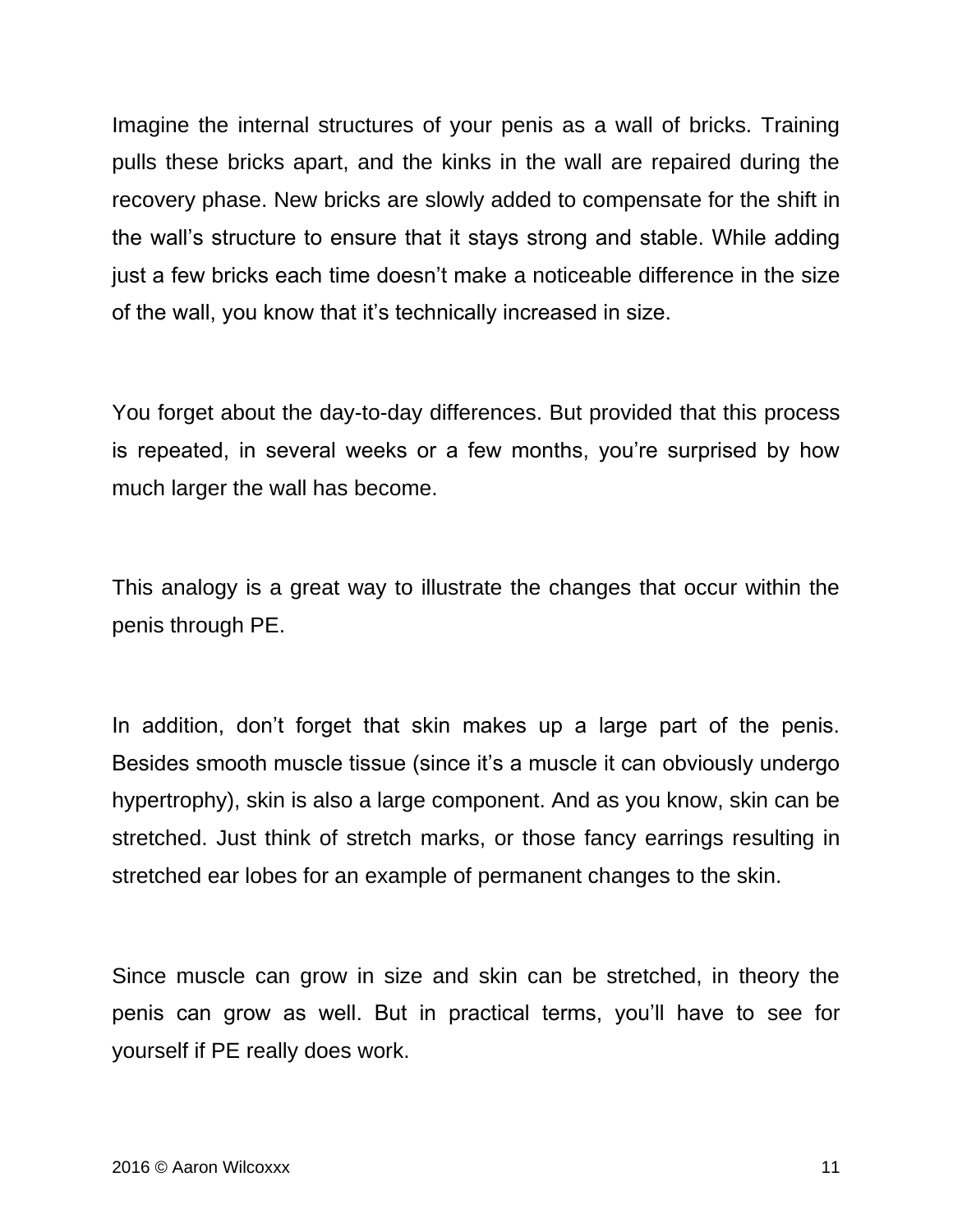That's what *The Adult Movie Star Size Secret* is for. The workout I'll outline for you is structured to maximize the size of your penis through natural training methods that result in permanent change. As long as you're patient and consistent, you WILL see progress.

Just before I go into the PE training workout however, allow me to talk about why PE is desirable, as opposed to necessary. This is an important distinction you must understand before you begin your training.

# **Why PE is Desirable (and Not Necessary)**

Before you begin any sort of PE training you should understand that it's merely a desirable goal, and not something you *need* to achieve. There are two reasons for this.

First, if you believe that you *need* to see results and that you *need* to be bigger, you're just setting yourself up for failure. You'd likely have unrealistic expectations and standards. You'd become obsessive, and you'd trivialize the gains that you do see. In the end, you'd be more likely to quit, remain frustrated, and wallow in self-pity when you find out that you can't achieve what you "need."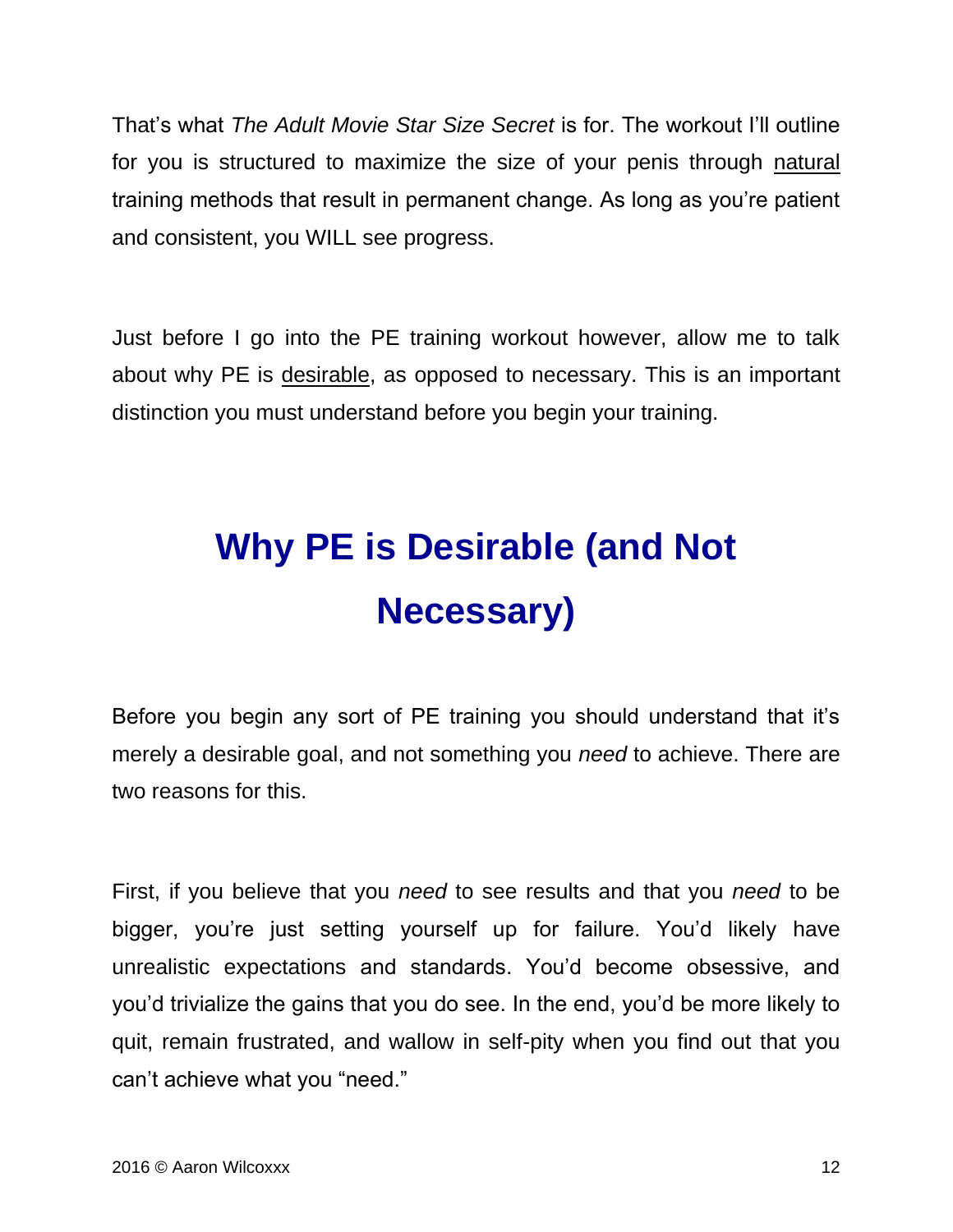Second, if you believe that PE is a need, you're more likely to never feel satisfied with your results. You may reach your goal after putting in plenty of time and effort to grow, only to come up with a new goal because the results still aren't enough.

For instance: if you have a goal of increasing your length by one inch, and you achieve it within 3-6 months (a reasonable timeline – and don't let anyone tell you otherwise), you may end up changing your goal once the initial high of reaching your objective has passed. Since you feel that you "need" to be bigger, you're more likely to get trapped in a never-ending cycle of trying to be bigger than you are, thinking that your hard-earned results are simply not enough.

It's important to see PE as something desirable because you alleviate all of this self-inflicted pressure. PE should be seen as a way to enhance your sex life, as opposed to being a fix to an imagined problem. Remember – penis size is not the most important factor in sex. If you need proof of this, allow me to tell you a short story.

A woman I used to see, whom I met in a party hosted by my industry colleagues, used to tell me about how her ex would pester her frequently over text. He wanted to get back with her, but she wasn't having it. When I asked why their relationship fell apart, she said it was because of a confidence problem. While he packed a large member and had the physique of a Greek-god, he never felt he was enough. He worked hard to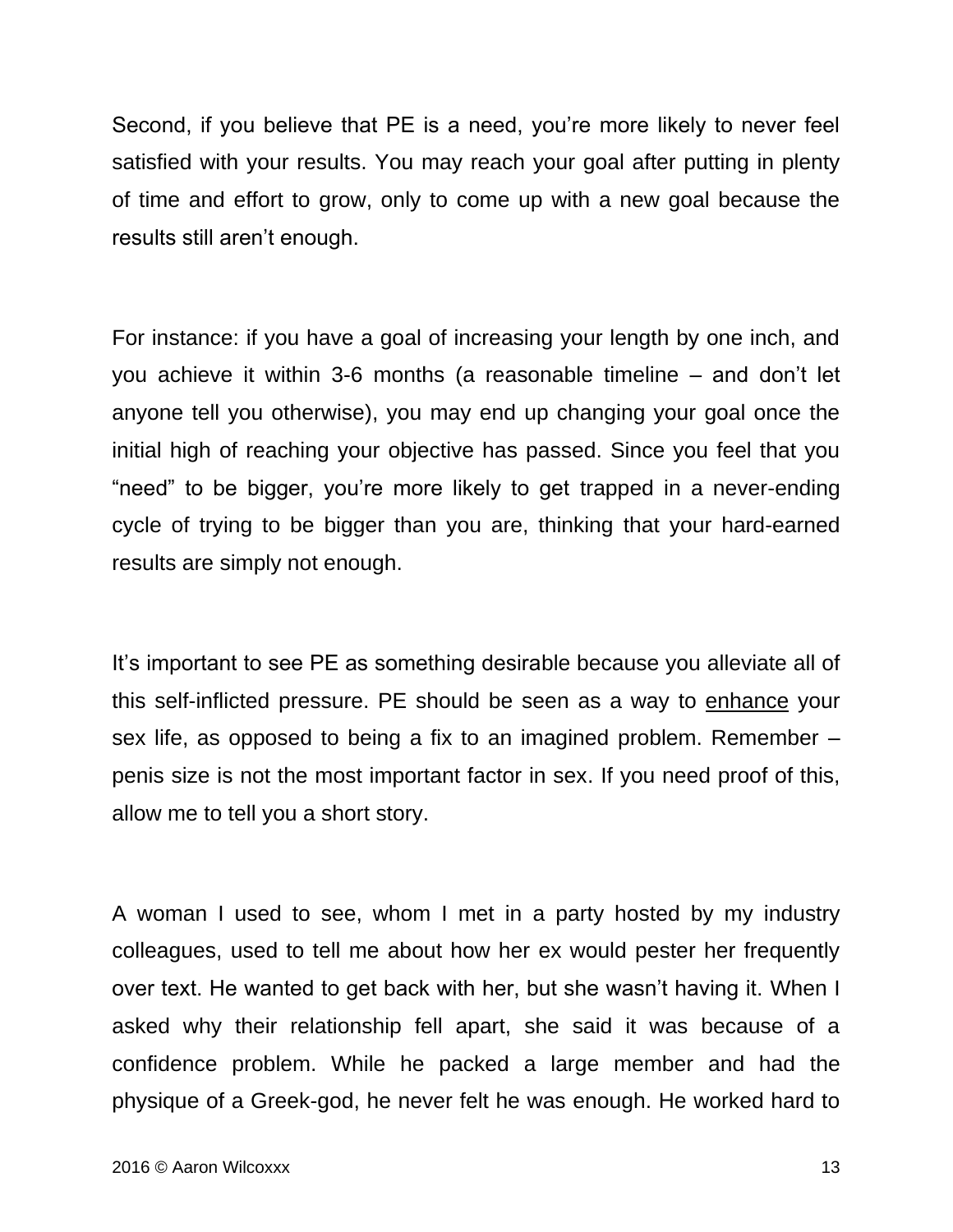give her vaginal orgasms without success, and he felt it was because he wasn't big enough. Little did he know that the harder he tried, the worse the experience became for her, because the lack of self-assurance he had was a major turn off.

Long story short, they eventually broke up. She told me how if her ex had my confidence, they would have been fine. She said that while I'm not as genetically gifted as he was, when it came to performance it was simply nocontest. She said it must be what I've learned after having so much experience. She stressed how I knew how to hit the right spots. More importantly, I knew what to do with what I had, which wasn't the case for most of her previous partners.

Guys with large penises can be put in three categories: those that know what to do regardless of their size, those that are self-conscious about it, and those that think that it's enough to satisfy a woman on its own.

Unfortunately, the first group is grossly underrepresented. Most guys are either self-conscious because they've seen penises in porn bigger than theirs; or they know they're big and get caught up in their own ego, forgetting the importance of developing some sexual finesse.

Regardless of your size, don't make the same mistakes most guys make. Don't place so much importance on a trivial detail at *best*. Don't define your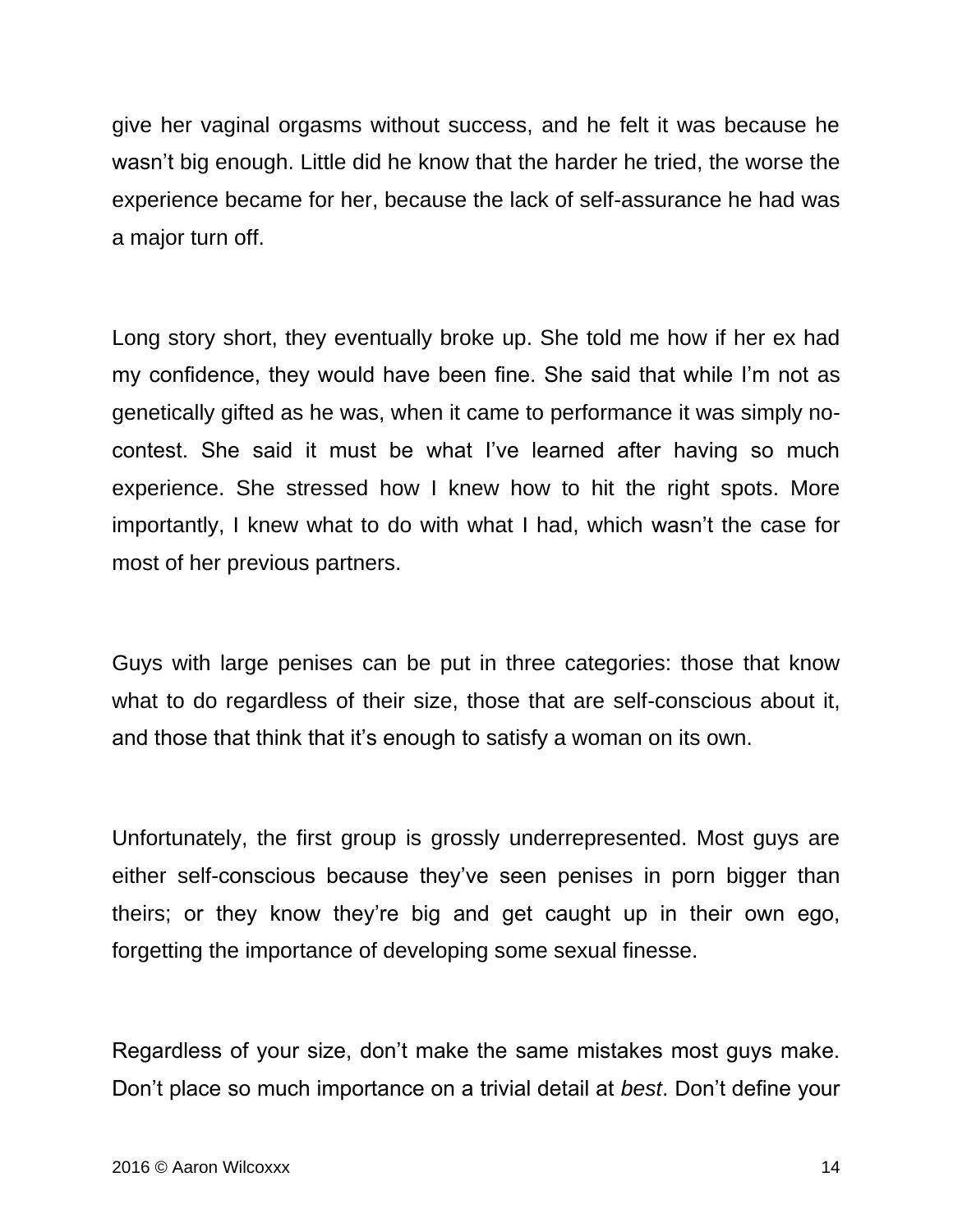sexual worth based on irrational beliefs, such as believing that you need to be well endowed to give women orgasms. And start to see PE as a way to potentially enhance what you already have, which is already perfectly adequate.

If anything, see PE as a fun experiment. Growing in length and girth shouldn't be seen as a necessity, but there's no reason to feel guilty about giving it a try. Imagine that your results would be an interesting discovery. At the end of the day, amuse yourself with the idea that you can have a bigger penis just by doing some exercises.

As long as you don't take PE too seriously, it should serve as a compliment to your sex life. Despite everything I've told you about how size doesn't matter, if you'd still like to have a bigger penis anyways, I'm not going to judge you. It's a preference, and I'm going to respect it.

Just make sure that you still see your potential gains as a desirable achievement as opposed to a necessary one.

Now that I've covered the essentials, I can finally move on to The Adult Movie Star Size Secret training routine.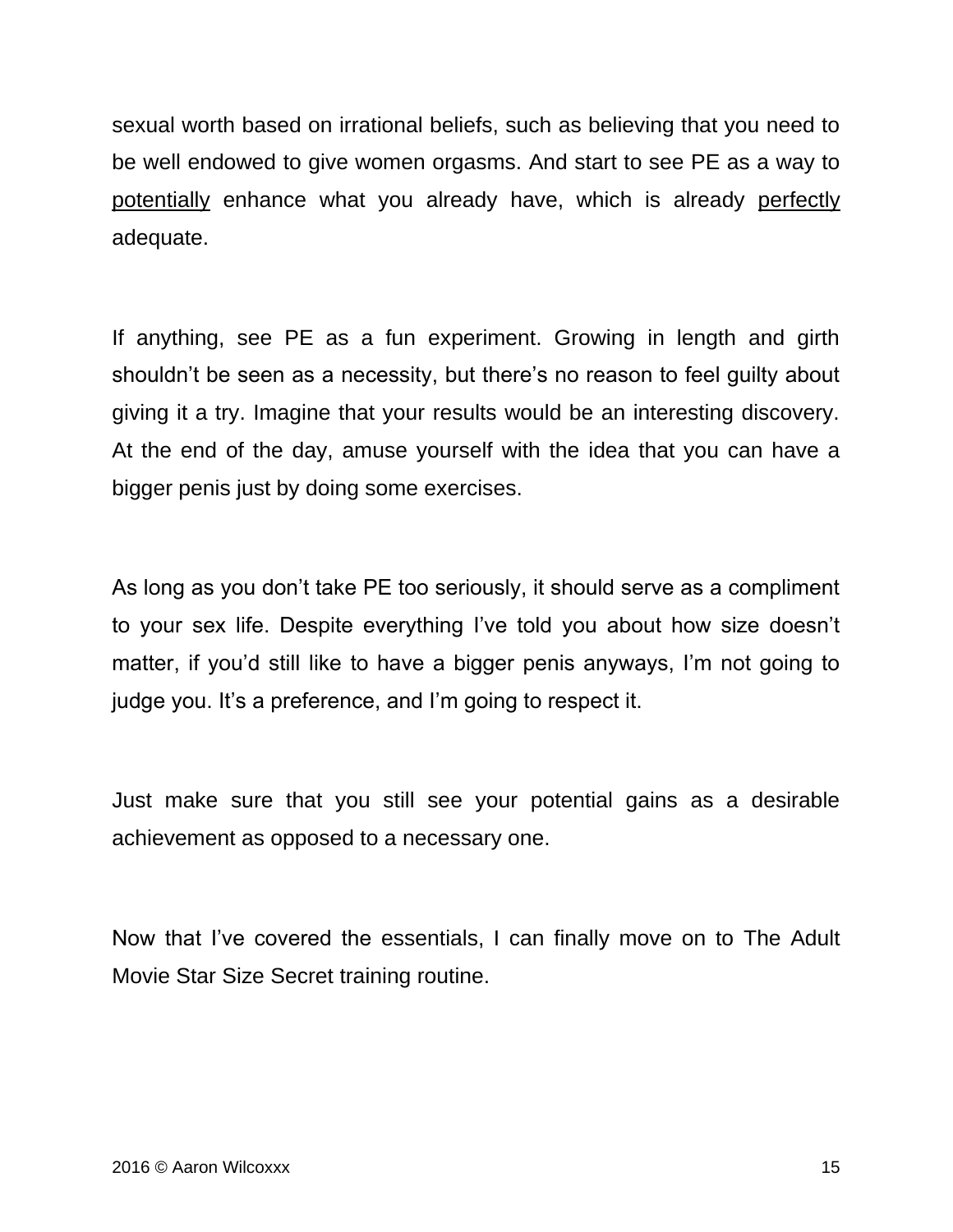I'm going to save you the period of trial and error that many men go through when they do PE for the first time. Below is the PE routine pioneered by porn stars, and the training routine that so many use.

# **Penis Enlargement Training Routine**

I have no doubt that you're incredibly excited for this section. After all, you're about to learn The Adult Movie Star Size Secret. I've introduced this section enough already, so let's cut to the chase.

## **Find Your Focus**

Before you begin, you must find your focus. In other words, what exactly would you like to enlarge: primary length, girth, or a bit of both? Most men are interested in length. A few are focused on girth. And many are interested in enhancing a bit of both.

You could always switch your focus later on. But when you get started you should only have one focus in mind. I'm going to allow you to be flexible with your workouts. You're going to choose the exercises you'll do, based on your focus.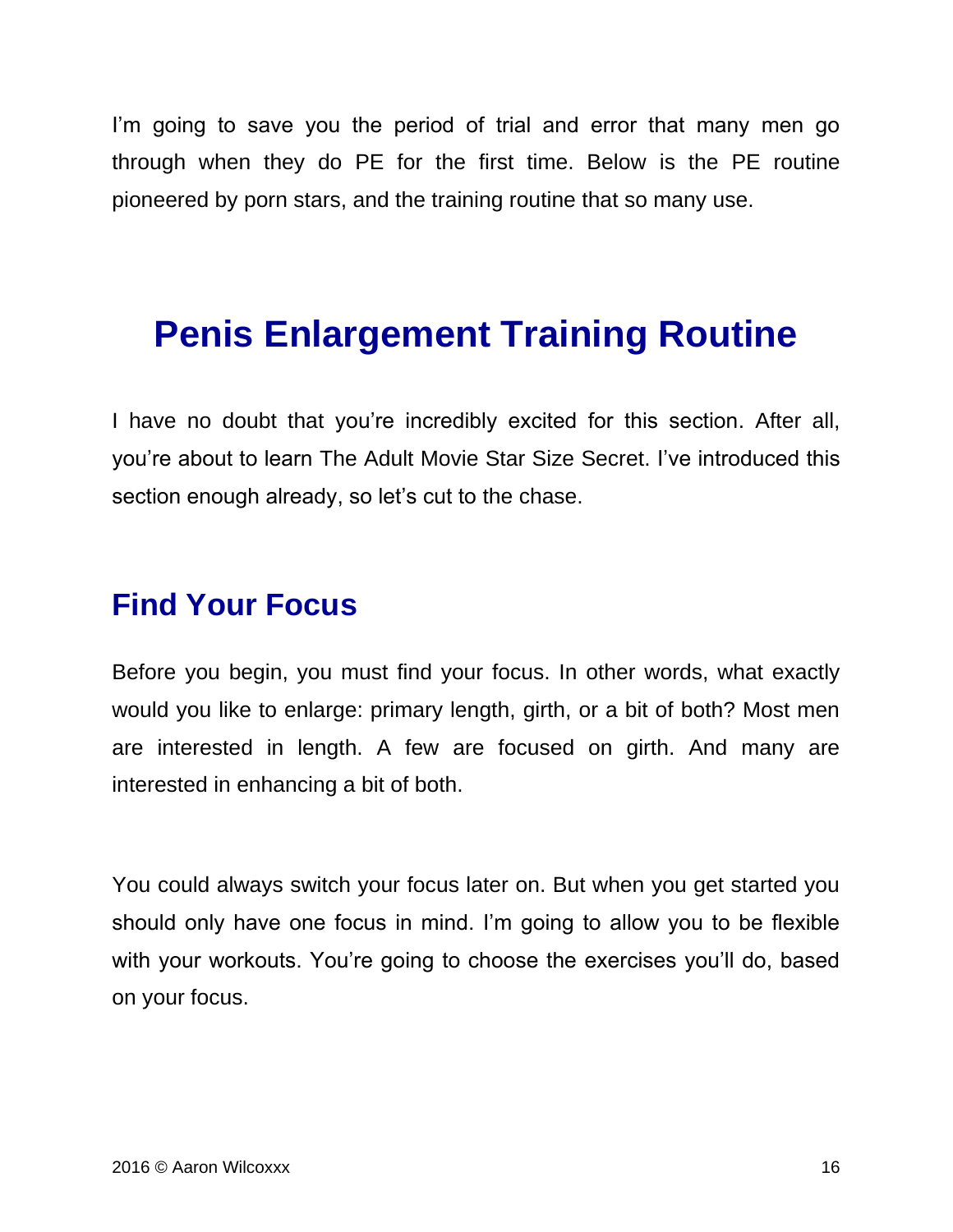What would you like more of? Come to a decision: length, girth, or a mixture of the two (neutral). After you've decided, you must stick to your chosen focus for at least **3 months**. 12 weeks more or less is the amount of time you need to dedicate to see progress in your chosen area.

Do not switch your focus before 12 weeks are up, even if you're not seeing desirable results. If you switch around you're going to compromise your gains. It may be true that you don't see much progress with your first focus. But you still need to give your penis time to adapt to the PE exercises. Worst-case scenario, you'll see greater results after you switch your focus… As long as you complete the initial 12 weeks.

The exercises are mostly divided based on whether they target length or girth. Keep this is mind as you proceed.

It's perfectly fine to begin with a focus on length, and then switch to girth after 3 or 6 months, for instance. But unless you're looking to improve solely your length or girth, I recommend having a neutral focus. This is because it's impossible to know what your penis will respond to the most before you've started. Since every man responds to PE differently, I recommend that your focus for your first 12 weeks be roughly 50% length, 50% girth.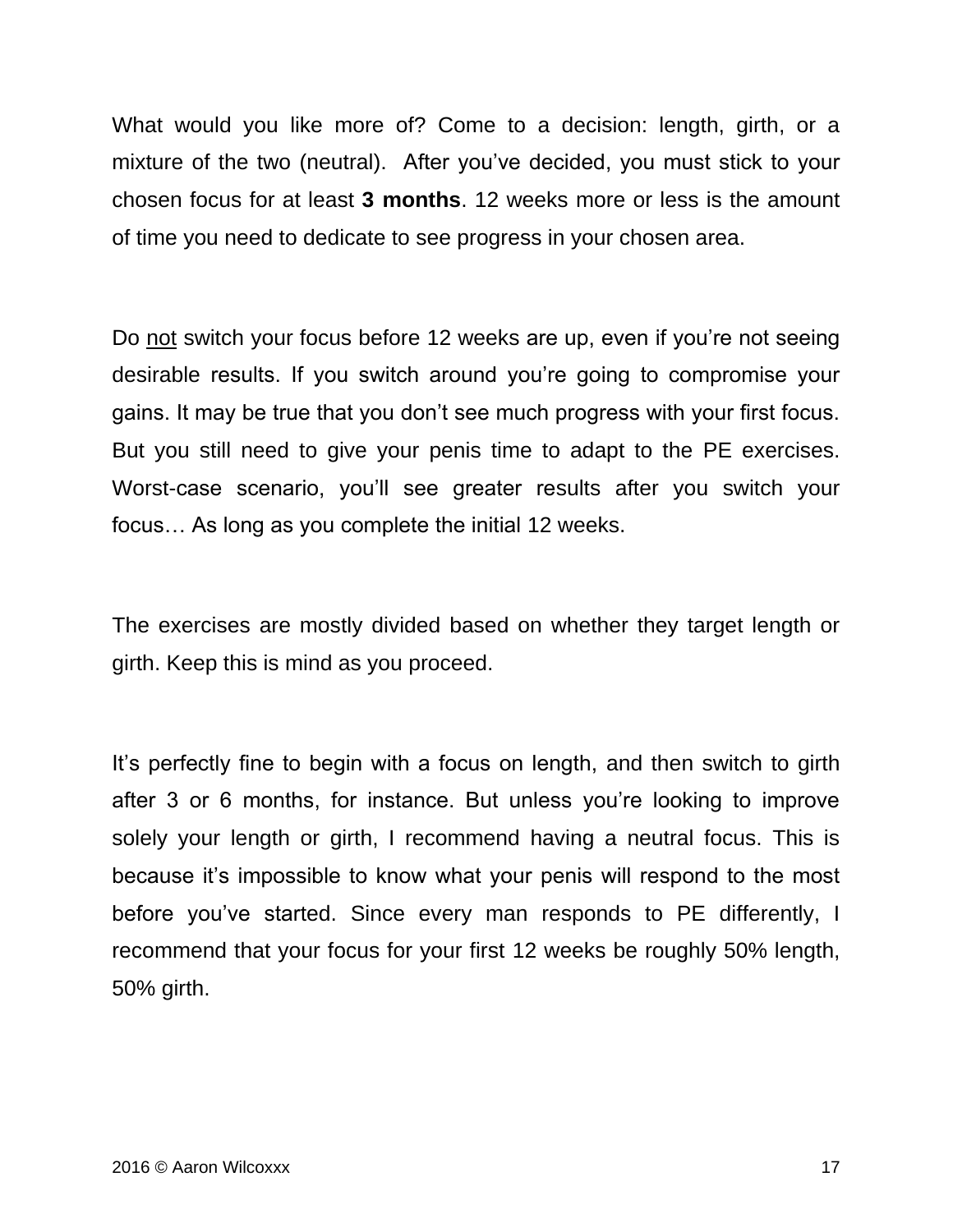Despite the balance, you're likely to find that your results will be skewed anyways (say, 80% length, 20% girth). After 3 months, you can increase your proportion of girth exercises if you'd like. Or… Change nothing. It's entirely up to you.

## **The Routine**

I'm going to give you freedom over coming up with your own routine, based on what you've chosen to focus on. Besides emphasizing the importance of one exercise – milking – you're free to design the rest of your routine as you see fit.

As far as I see it, your first 12 weeks is your conditioning period. This is where my influence comes in  $-$  you're going to follow my quidelines, even though you'll have freedom over how to structure your routine. Think of the first 3 months as the first time you're learning how to ride a bike. The training wheels are on.

Once you make it past 12 weeks, you'll have enough experience to proceed on your own from there. The training wheels come off. You can switch your focus as you see fit, and you'll have complete freedom over your routine. Come up with your own rules and your own plan if you'd like.

For the first 12 weeks however, here are the guidelines: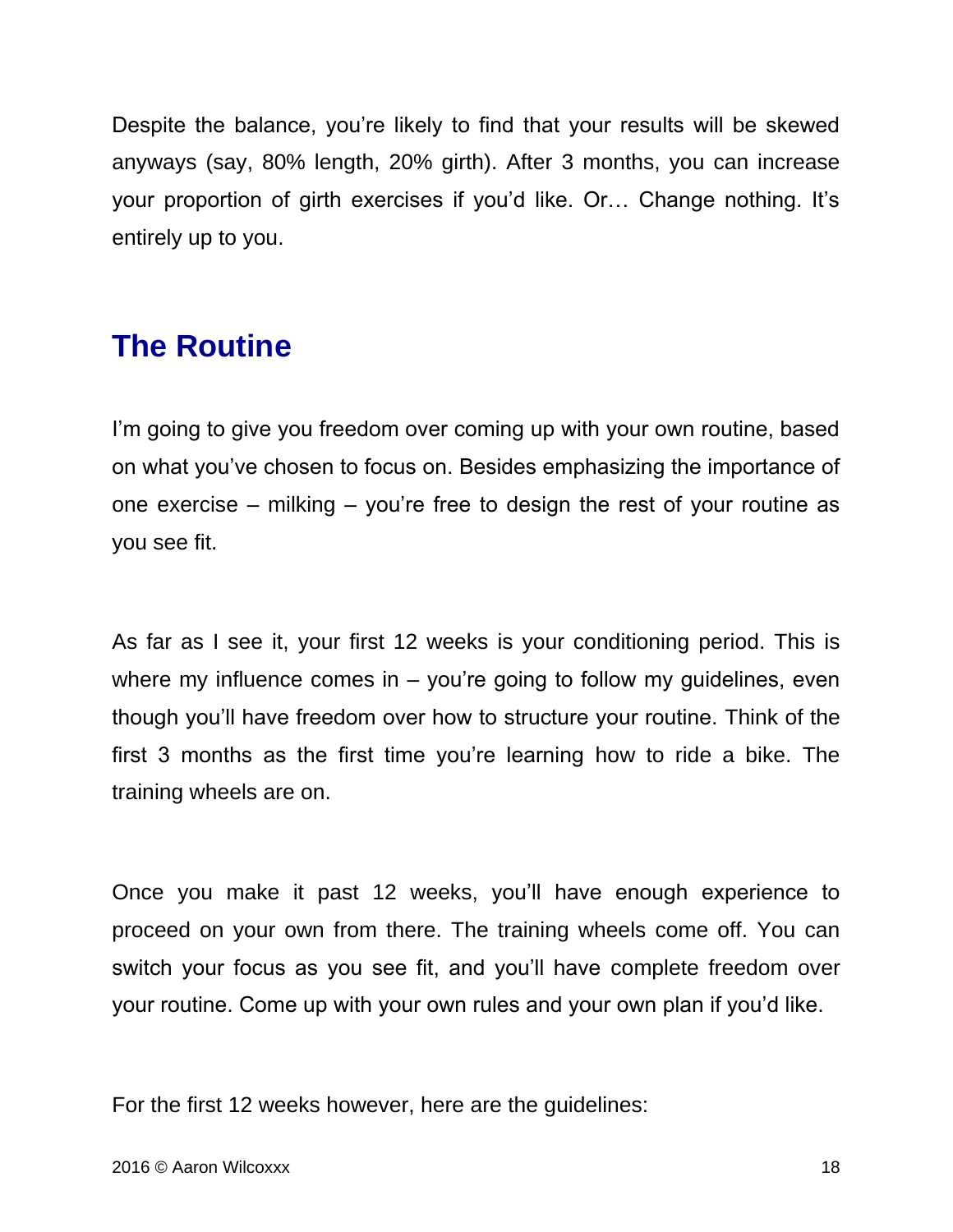- For weeks 1-4, you're limited to **3** PE workouts per week, on a Mon-Wed-Fri schedule
- For weeks 5-8, do 4 PE workouts per week. The days are up to you, but never overlook the importance of rest and recovery
- For weeks 9-12, do 4-5 PE workouts per week
- Always warm-up and warm-down (more on this shortly)
- Take your measurements on the first day of each month. Never in between – no exceptions
- Take your breaks rest and recovery are of paramount importance for growth
- If you ever feel any pain or discomfort, STOP your workout. You're done for the day. Take the next day off, and resume your workouts only when you're 100%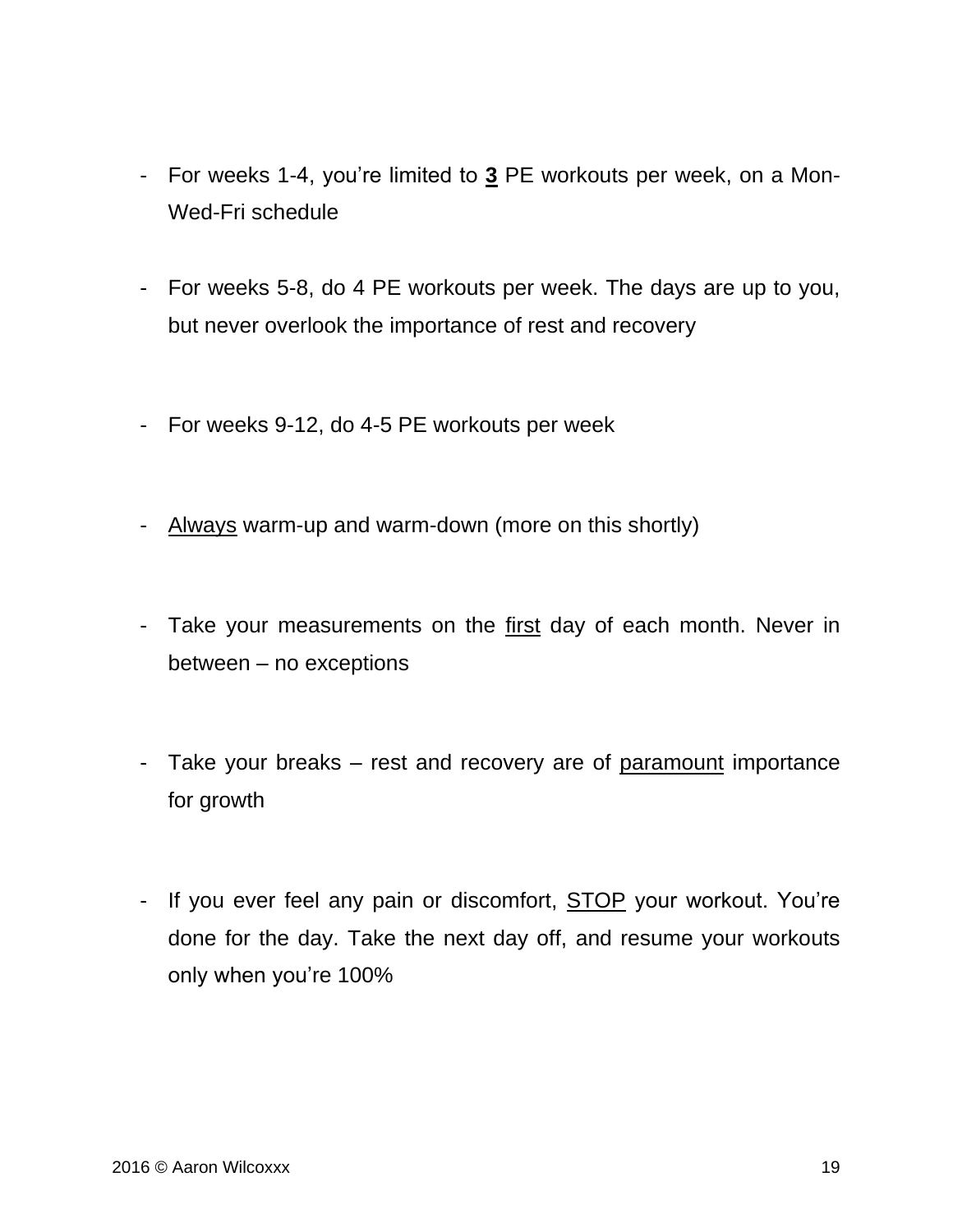- While injuries are unlikely if you practice safety, you're fully responsible for any injuries that do occur

Just before I go over the exercises, let me talk about warm-ups and warmdowns.

## **Warming-up & Warming-down**

Regardless of your experience with weight training, you know that it would be a bad idea to start your workout by lifting the heaviest weight you can without building up to it with a proper warm-up. Warming up your muscles prior to exercise is key to prevent injury. The same principle holds true for PE exercises as well.

Warming-up is simple: soak a small towel in reasonably hot water (warm, but not hot enough to burn yourself) and wring it over the sink. Wrap the heated towel around your penis and keep it in place for as long as you can. Take short breaks if necessary. Try to warm it up for at least 3 or 4 minutes.

Alternatively, you could use a homemade rice sock instead. It's up to you.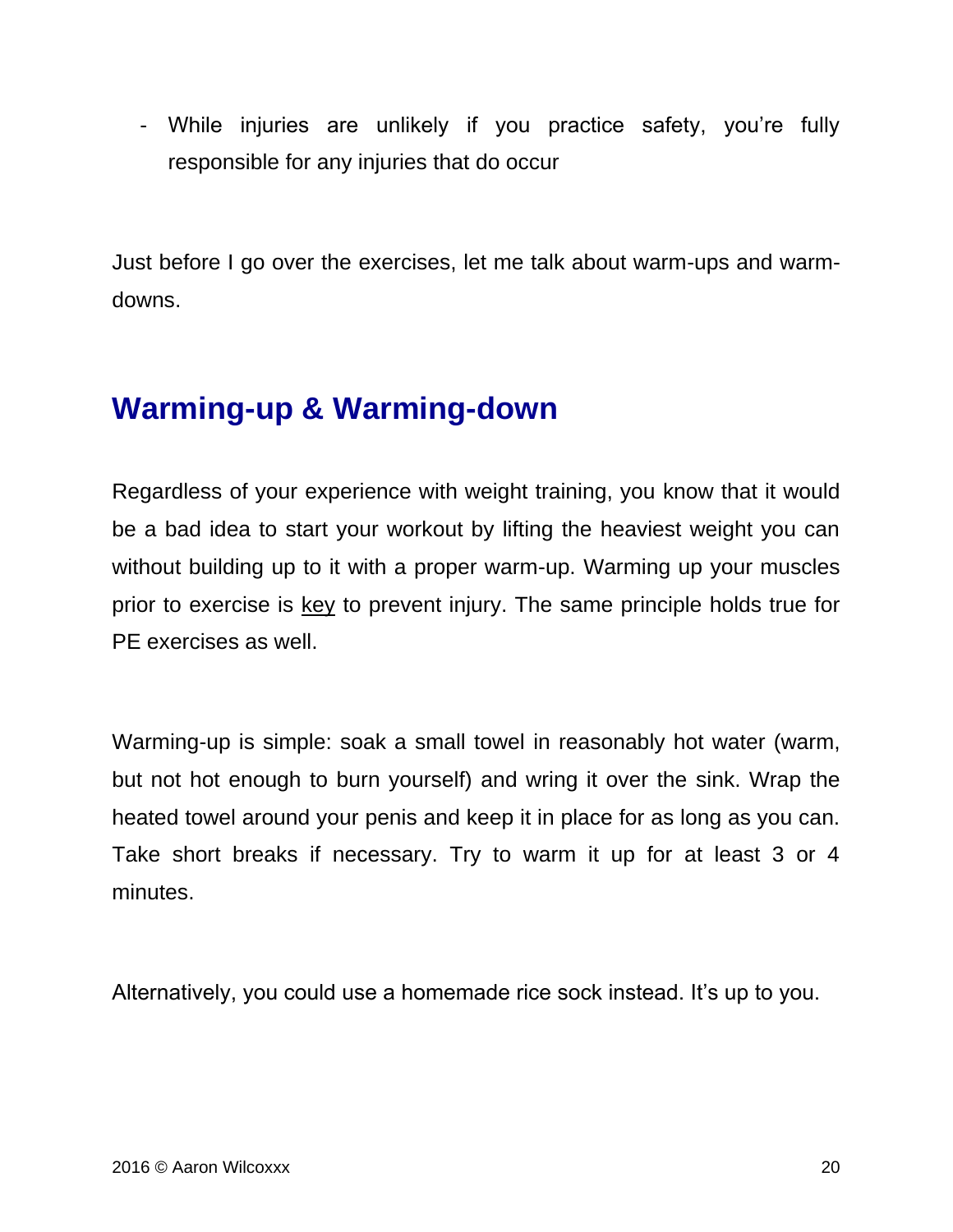In regards to warming-down, it's not as necessary as warming-up, but it can help with recovery. Just repeat what you did to warm-up. You can cut it a bit shorter if you'd like.

NEVER attempt a PE workout without warming-up beforehand. Warmingup is essential to minimize your risk of injury.

## **Length Exercises**

Now that you know how to structure your routine and the importance of warming-up, we can move on to the exercises.

The first batch consists of those that primarily target length. As such, these exercises generally revolve around stretching, with one exception.

Milking, the first exercise, targets both length *and* girth. Arguably a bit more of the latter, but it depends on how you do it, since there are variations involved.

I consider milking the staple technique of The Adult Movie Star Size Secret program. It's simply the most effective PE exercise there is. For this reason, it's the only exercise that should be included in your routine at least once a week, *regardless* of your focus. If your focus is neutral, then milking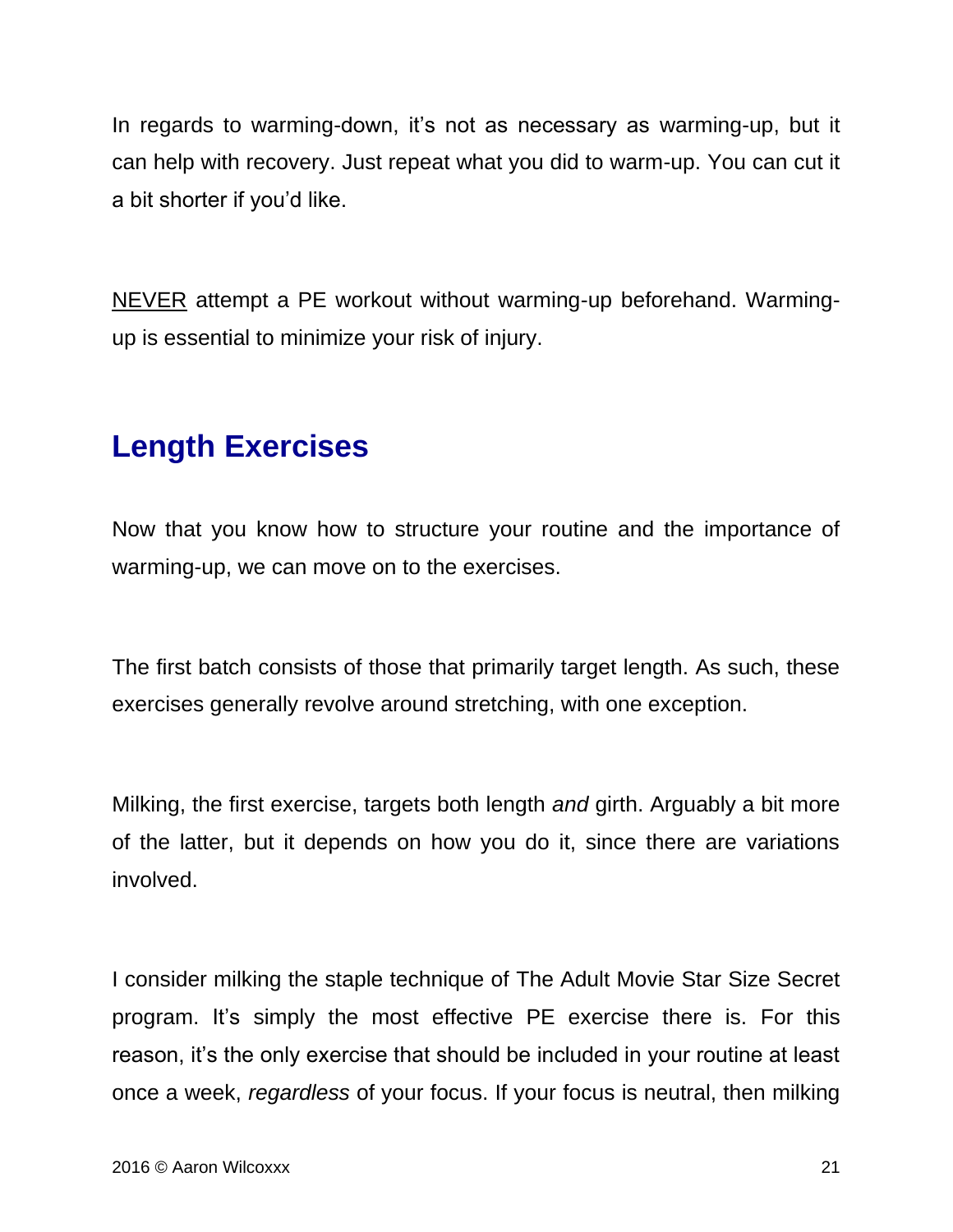is to be included at least twice a week (but preferably more as you increase the frequency of your PE workouts).

With the other exercises (both length and girth), feel free to include them in your routine at your discretion.

Allow me to talk more about the first exercise and explain how to do it correctly.

#### Milking

Milking is a simple PE exercise that you could do to achieve great results. This is why I consider it the definitive *Porn Star Size Secret* technique.

What you'll do is form an "OK" grip with your thumb and index finger, and "milk" your moderately hard penis from the base to the head to cause tissue expansion. As the blood flows, the stress resulting from the expansion causes the inner tissues of your penis to adapt. Over time, you'll see an increase in size. The physical gains themselves may be minor with each workout, but on a long enough timeline you will see noticeable gains, particularly when it comes to the look and feel of your erections.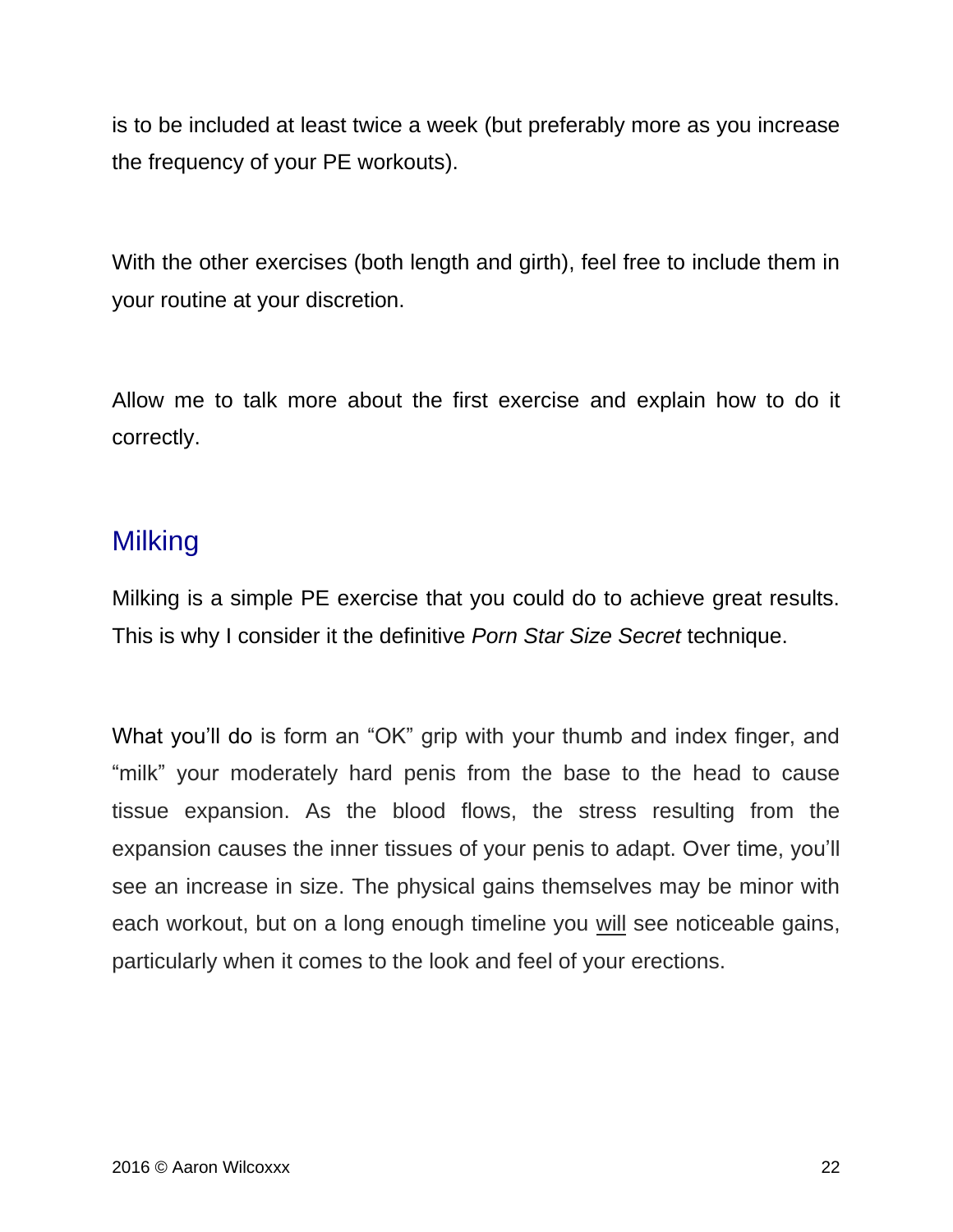

 *This is the grip you should use for milking.*

As I've mentioned, milking can be considered both a length and a girth exercise. To emphasize length gains, milk with a weaker erection (aim for 40-60%), and make sure to stretch your penis at the end of each repetition. To emphasize girth gains, milk with a stronger erection (70-90%), and make sure to maintain a squeeze for a couple of seconds just before the head at the end of each rep.

**On that note, NEVER milk the head of your penis, and avoid milking with a full 100% erection. Doing both greatly increases your risk of injury.**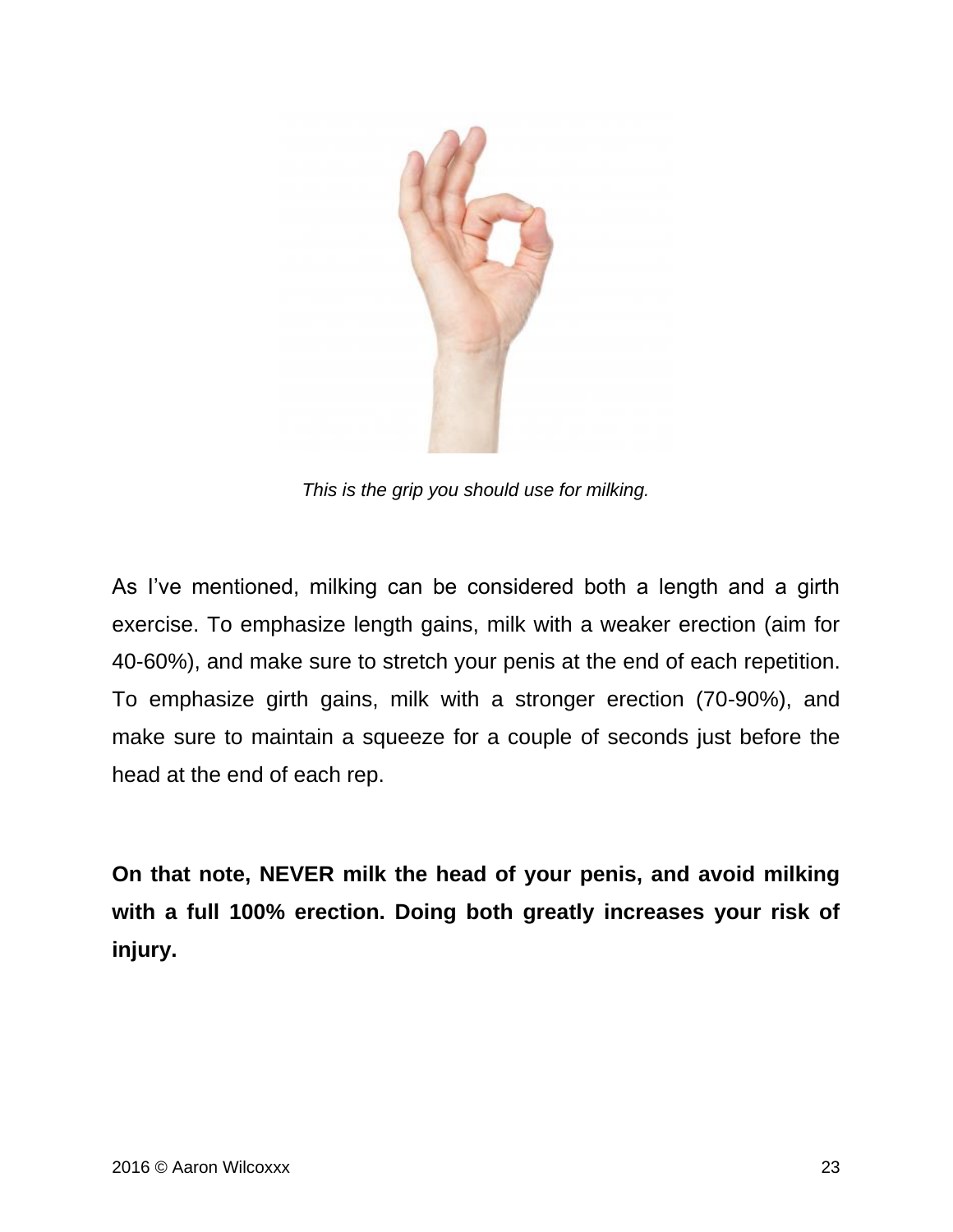Each milking workout should consist of 100 repetitions. Each rep should take in between 3-4 seconds. Alternate between using your right and left hands, to keep consistent pressure on your penis.

**Reminder:** Be safe at all times. If you ever feel any discomfort or pain, stop. You are responsible for your own actions.

#### **Bends**

Bends are the second length exercise. All you'll do is alternate between stretching your penis in different directions, to help break down penile tissue in various ways to stimulate length-based growth.

Grab just below the head of your penis with your thumb and index fingers. The same "OK" grip from before works well. Stretch out your flaccid penis straight ahead. Then, place your index and middle fingers from your other hand together below the stretched shaft, and bend it so that you're stretching against your two fingers. Hold for 1 minute. Take a 30 second break, and then do the same in another direction (alternate between stretching upwards, downwards, to the right and to the left).

Bends don't take much time to complete, so ideally you'll combine them with the following exercise, tunica stretches, for one length workout.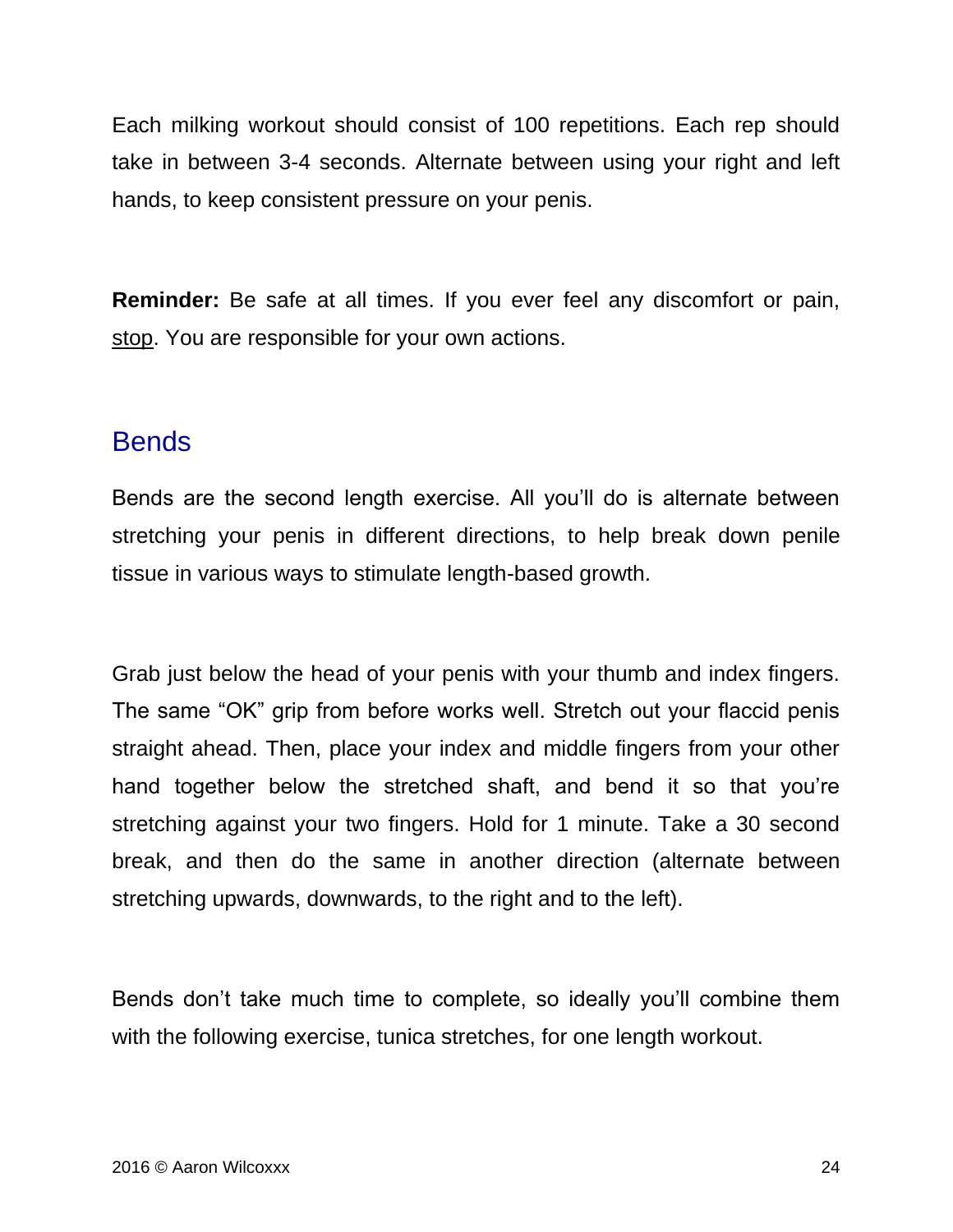**Reminder:** Be safe at all times. If you ever feel any discomfort or pain, stop. You are responsible for your own actions.

#### Tunica Stretches

Grab below the head of your penis with the same "OK" grip from before. Using your other hand, form the same grip and grab the base of your shaft. Now simply stretch your shaft by pulling your hands apart.

Each repetition should take 30 seconds. Aim to do 6-10 reps per workout, taking a 30 second break in between them. As you build up endurance, work up to 60-second repetitions.

Tunica stretches are a great length exercise because they stretch your entire shaft, promoting a growth in length. As with bends, make sure your penis is flaccid for these stretches.

**Reminder:** Be safe at all times. If you ever feel any discomfort or pain, stop. You are responsible for your own actions.

## **Girth Exercises**

While length and girth exercises share some similarities, the former focuses on stretching out your penis while the latter focuses on building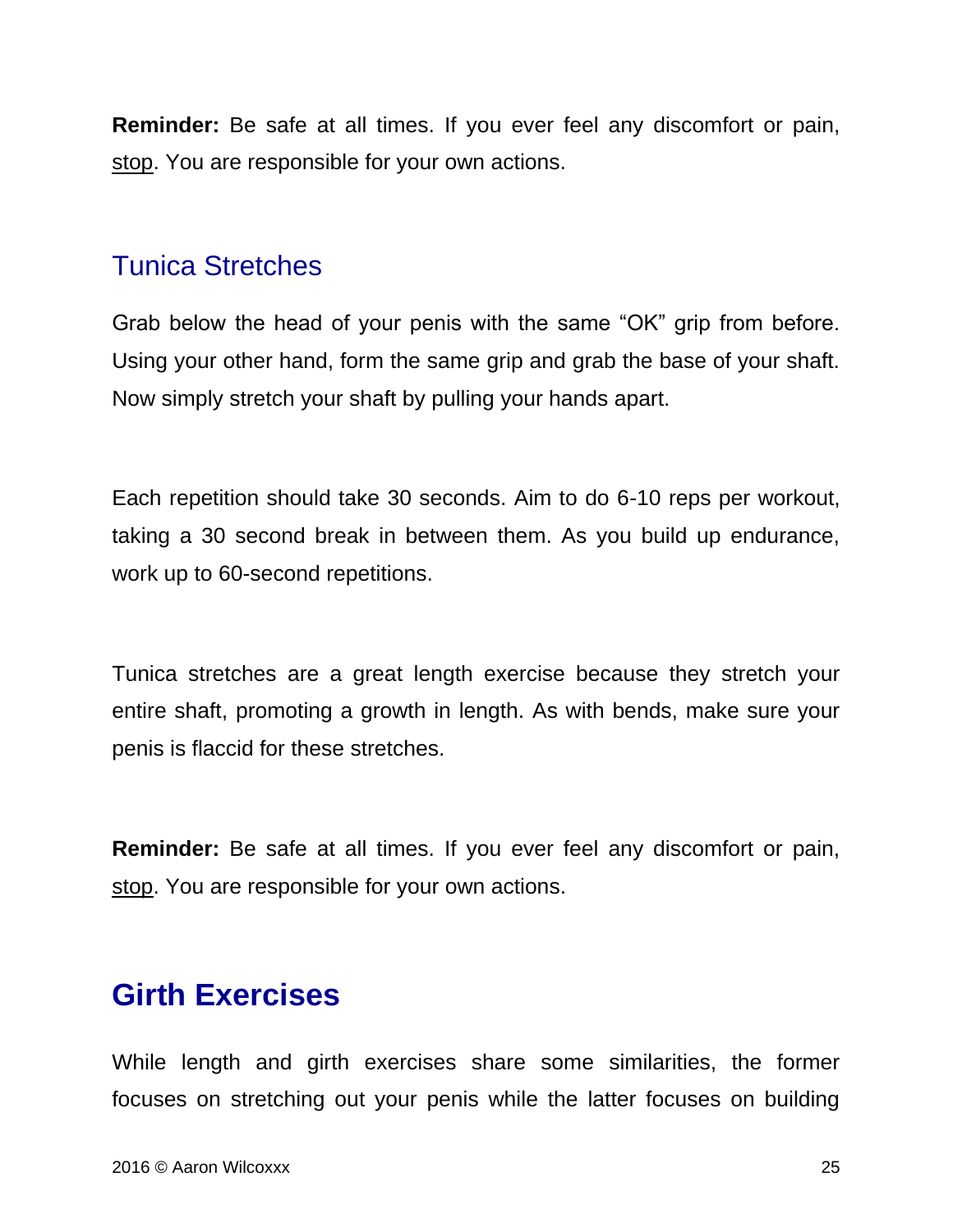pressure within the tissues. Both types of stimuli work together to enlarge your penis overtime, provided that the exercises are done correctly and consistency is maintained.

Girth exercises can be considered a more advanced form of PE. This is because it usually requires that your penis is more conditioned to make the most of them and avoid injury. This is yet another reason why I recommend a neutral focus for your first 12 weeks of the program. Don't focus so much on girth to begin with (even length-based milking is fine). The second girth exercise, squeezes, should be done after your penis is properly conditioned to minimize the risk of injury.

With that said, I still give you full freedom to design your routine. After all, you are responsible for your own actions. If you'd like to primarily target girth, don't let me dissuade you from doing so. Just make sure to be careful and practice safety at all times. With girth exercises especially, stop if you ever feel any pain or discomfort.

While I've already talked about milking, let me share a few more details with you as it pertains to milking for girth gains.

#### Milking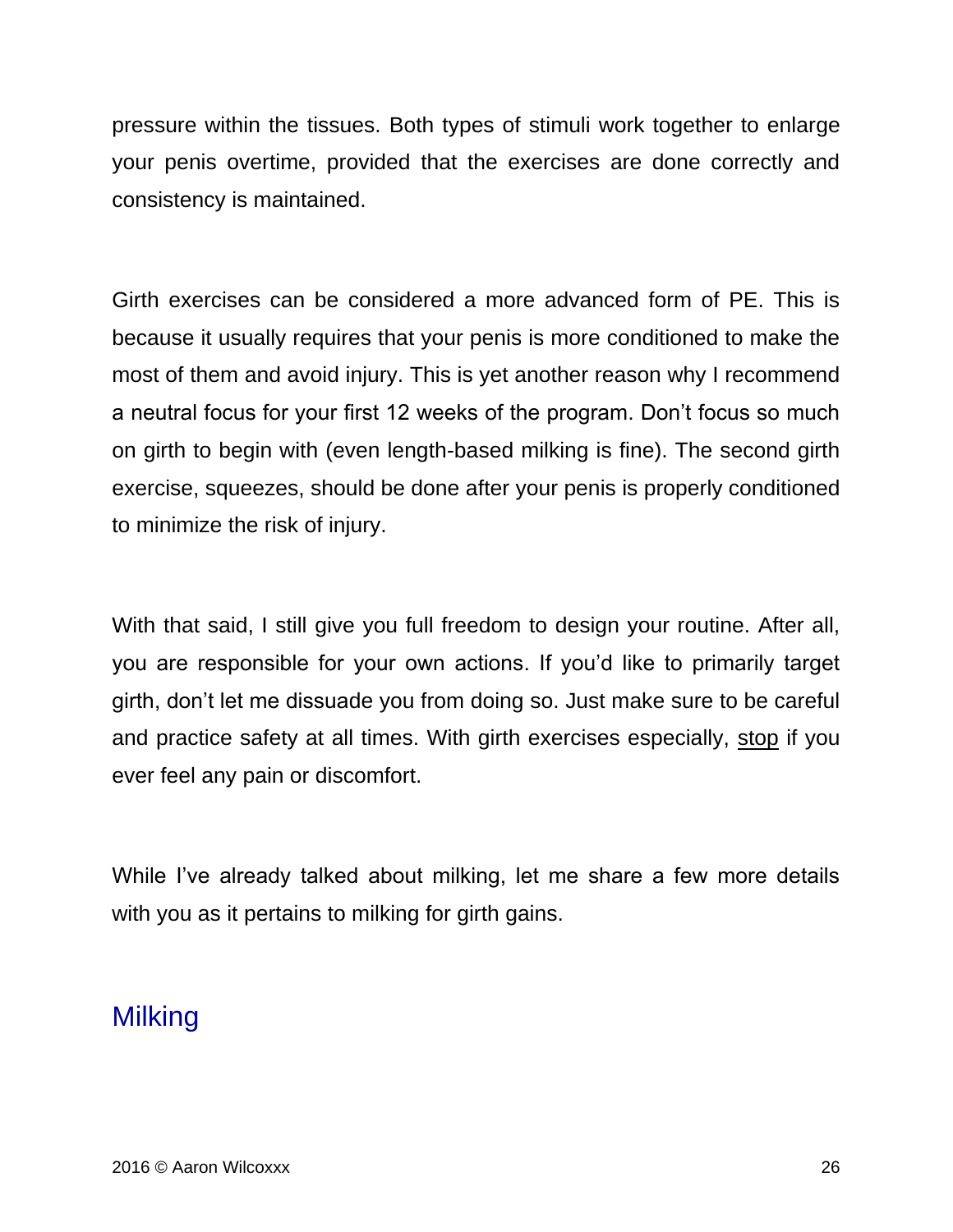The movement itself remains unchanged when you do milking for girth. However, you'll want to make sure that you're milking at a higher erection level to promote increased pressure within your penis, leading to greater girth gains.

Here's another important point about milking in general: there are two ways to approach the exercise. You can either do "dry" or "wet" milking. The latter uses some form of lubrication – usually coconut oil or a water-based lube. I recommend that you experiment with both forms of milking to find what works best for you. With that said, dry milking works better for those that are not circumcised. And while your mileage may vary, dry milking seems to produce greater girth gains.

But wet milking also works very well. So it's solely a matter of preference.

**Reminder:** Be safe at all times. If you ever feel any discomfort or pain, stop. You are responsible for your own actions.

#### **Squeezes**

Squeezes are the definitive girth exercise. This is because they focus entirely on tissue expansion.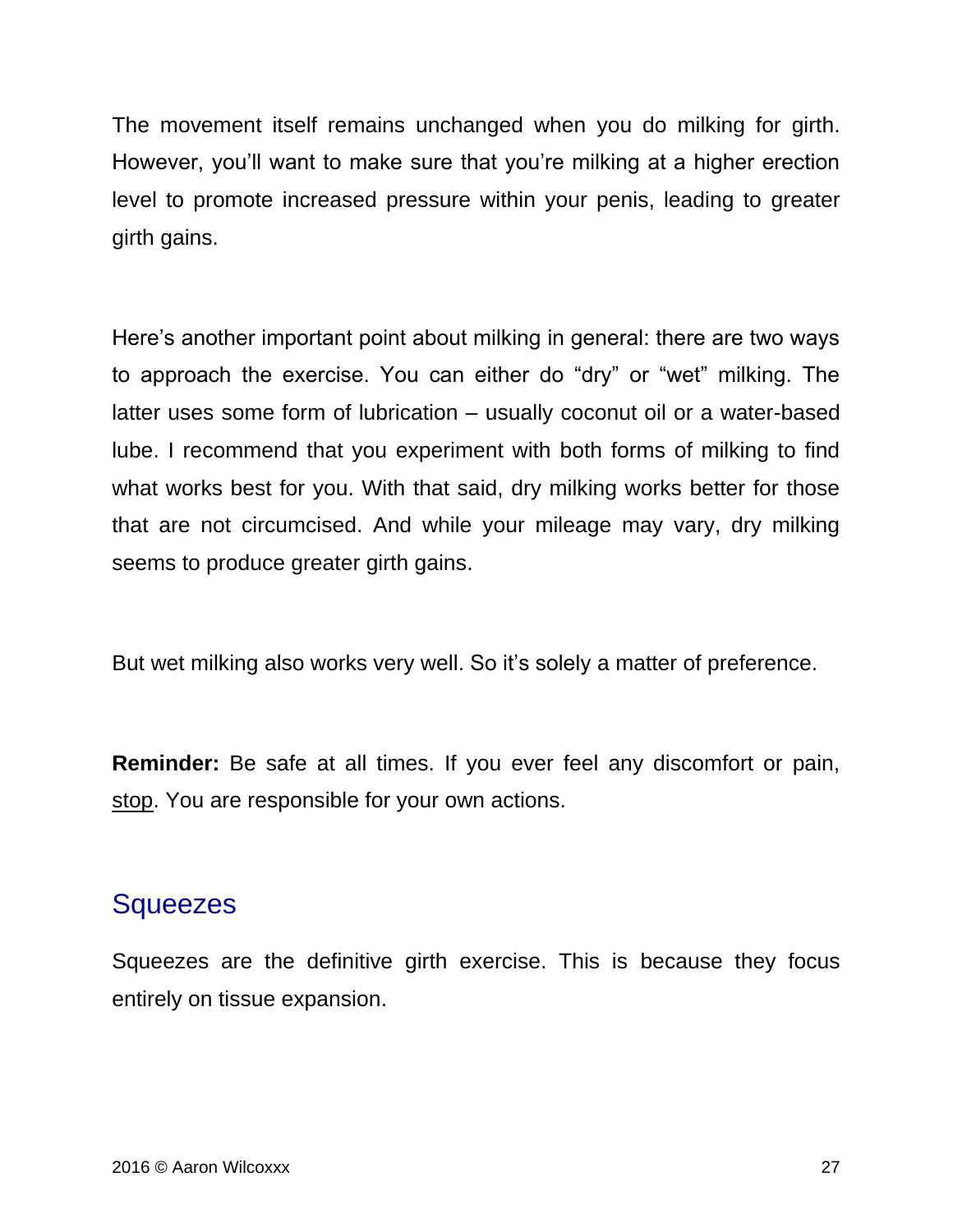With squeezes, you should aim to get a strong erection, generally a level of 80-90%. Squeezing with a 100% erection is for those with extensive PE experience only.

Once you're erect, *firmly* grip the base of your penis with the "OK" grip from before. If it's your first time doing squeezes, hold for 30 seconds. This will build pressure in your penis, promoting tension and expansion. Aim for 10 repetitions for one workout, making sure to rest at least 30 seconds between reps.

As you build up endurance, do 60 seconds per repetition. In addition, make sure to perform BC muscle contractions in between reps, to pump more blood into your erect penis. To perform BC muscle contractions, you use the same pelvic muscle that you use when you stop the flow of urine. Do this while you do your squeezes to maximize tissue expansion during your workout.

**Reminder:** Be safe at all times. If you ever feel any discomfort or pain, stop. You are responsible for your own actions.

### **Tracking Sheet & Workout Guide**

Just before I conclude, let me briefly mention the tracking sheet and workout guide that are included with this program. You'll see that they are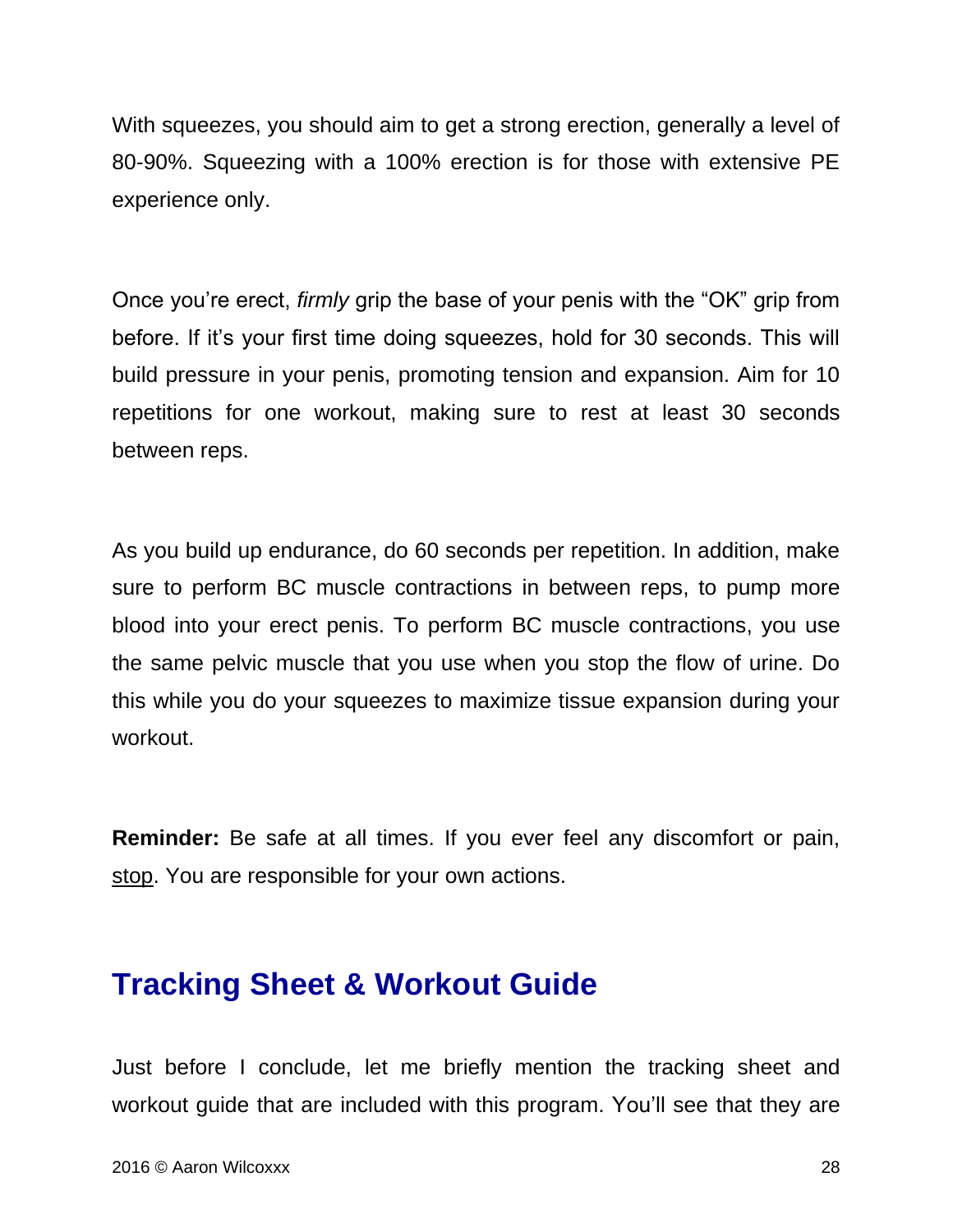quite straightforward. Print them out if you'd like. Use the workout guide for reference, and the tracking sheet to keep a record of your progress.

You'll fill in the blanks in the tracking sheet as you go with the exercises you've chosen to do. But remember the guidelines, as they are to be followed and they'll help you structure your routine. You should assign plenty of rest days in your routine. Label them as "OFF" or "rest day." Otherwise, you'll simply enter the name of the exercise you've chosen for each day.

Lastly, remember to take measurements ONLY at the start of each month. The temptation to take weekly measurements may be high, but you must resist. Progress is rarely linear, and measuring once every 4 weeks is the best way to ensure that insignificant results don't discourage you. Not to mention that your results will be more noticeable when you measure monthly anyways.

# **Conclusion**

If you've made it this far, then I'm proud to say that you now understand *The Adult Movie Star Size Secret.* You're now familiar with the techniques porn stars use to increase their size – in terms of length *and* girth.